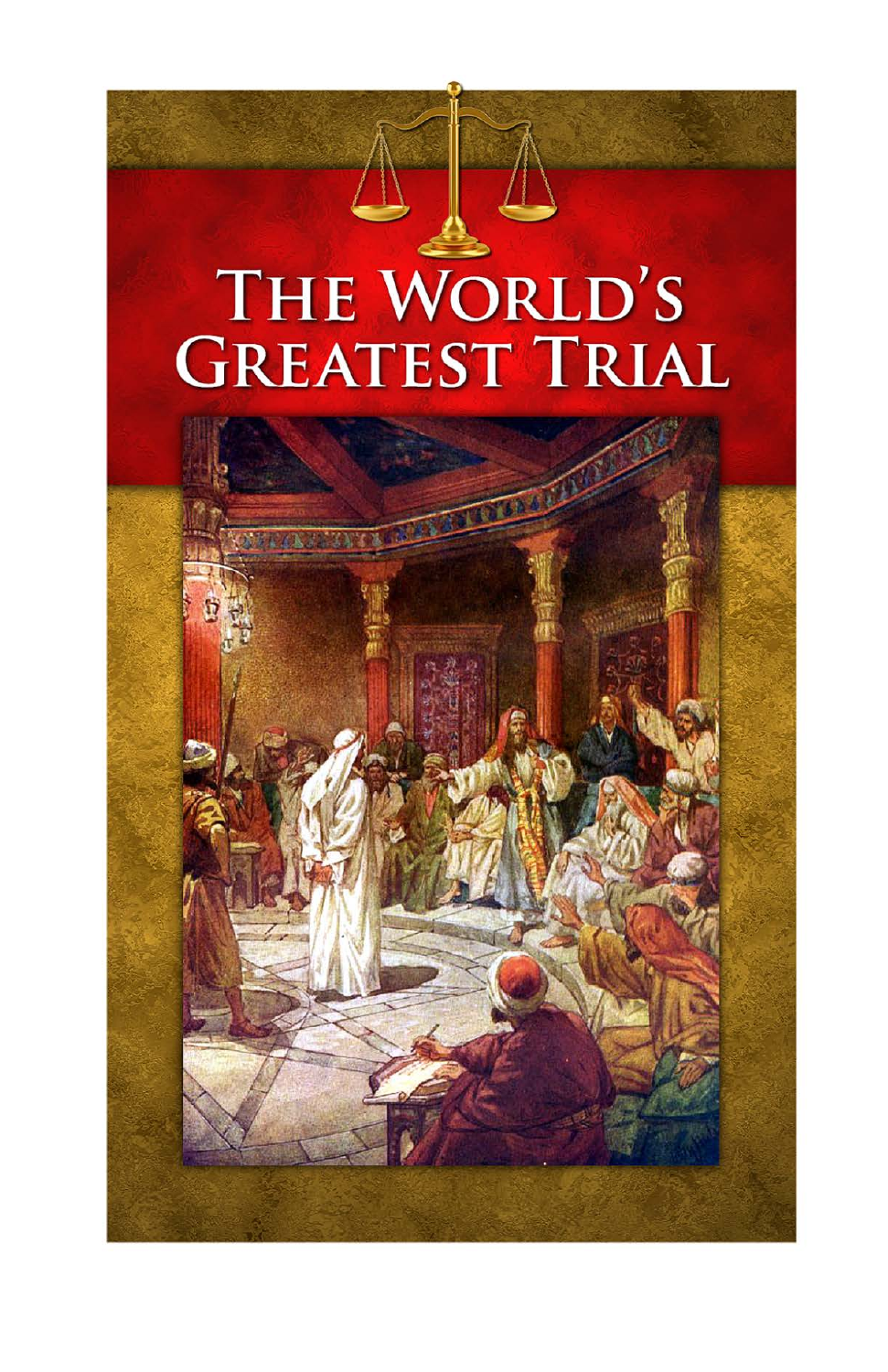# *The World's Greatest Trial*

Printed by the

Northwest Indiana Bible Students P.O. Box 767 Hebron, IN 46341

www.Blessedbible.com



2006 Reprinted 2014

*Thy word is a lamp unto my feet, and a light unto my path.*

Psalm 119: 105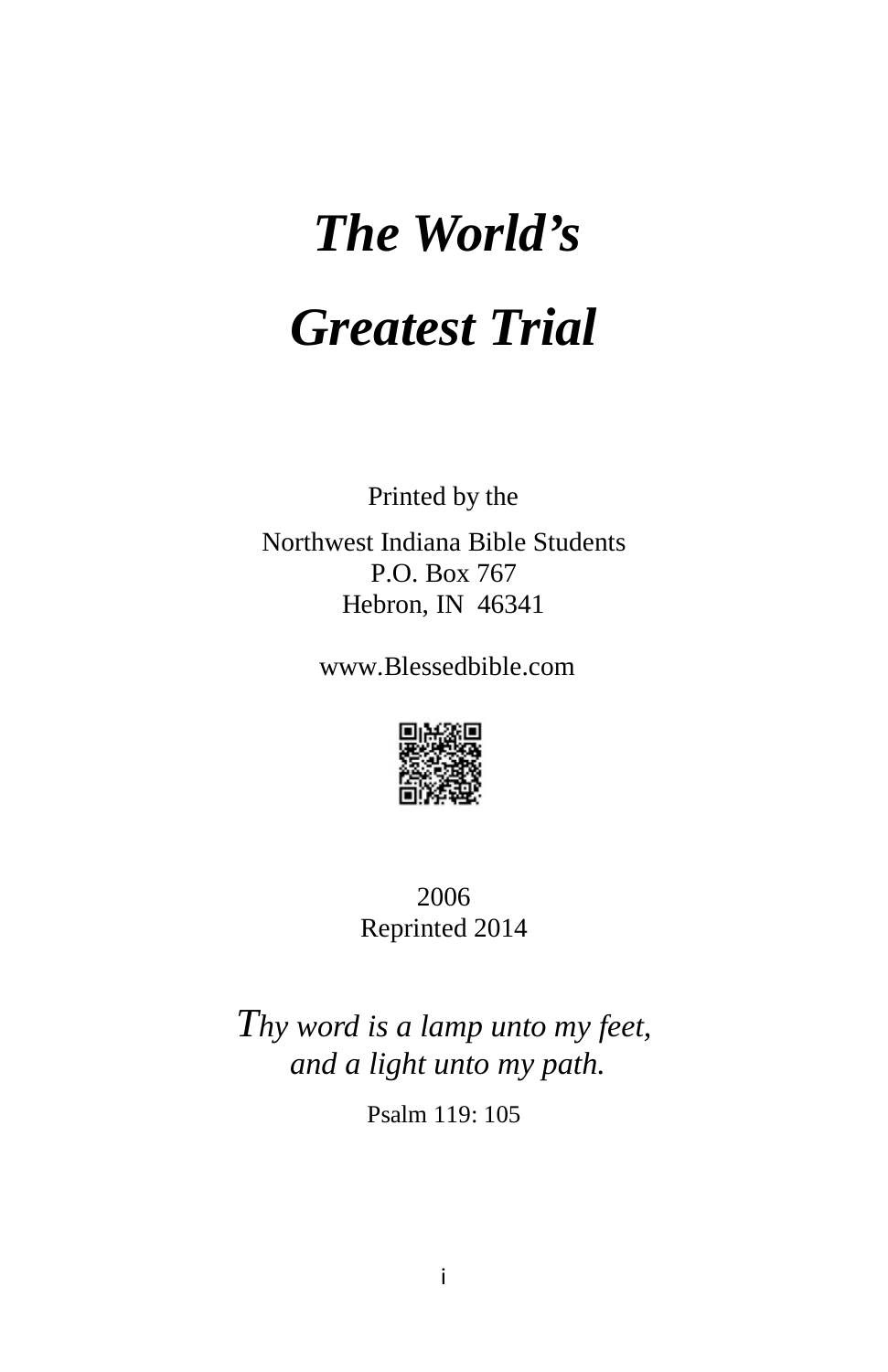# *Preface to The World's Greatest Trial*

**Jesus will not judge the world as he was judged. Acts 17: 31** – **"Because he hath appointed a day, in the which he will judge the world in righteousness by that man whom he hath ordained; whereof he hath given assurance unto all men, in that he hath raised him from the dead." (King James Version)**

Under their Code, Judas would be considered a co-criminal or an accomplice and not a credible witness; therefore his word was insufficient to legally arrest Jesus.

- 1. Their code prohibited the arrest of one accused of a capital crime in which his life might be forfeited after the hour of sunset and before the hour of sunrise. Arresting one after darkness was considered a denial of that individual's rights. They arrested Jesus at midnight.
- 2. Annas had no legal right to try to interrogate Jesus. He was not an officer of the Court and no provision existed for a one-man court anyway. The Code required at least three and finally seventy-three. He had no charge upon which to arrest Jesus, and only after arrested did he seek to find one. Jesus knew he did not have to testify against himself and reminded them of his open ministry in their synagogues.
- 3. Before Caiaphas, he was condemned in an illegal trial. In capital trials the judges were to deliberate two days and two nights on a light diet before a decision. They laid aside this aspect of their Code and condemned Jesus with dispatch.
- 4. All voted against Jesus but under Jewish practice of law unless there was one dissenting vote, it was tantamount to acquittal.

Hebrews 5: 7 – "Who in the days of his flesh, when he had offered up prayers and supplications with strong crying and tears unto him that was able to save him from death, and was heard in that he feared."

Jesus was heard in that he feared (godly fear). He agonized in Gethsemane (with some MSS indicating he sweat drops of blood).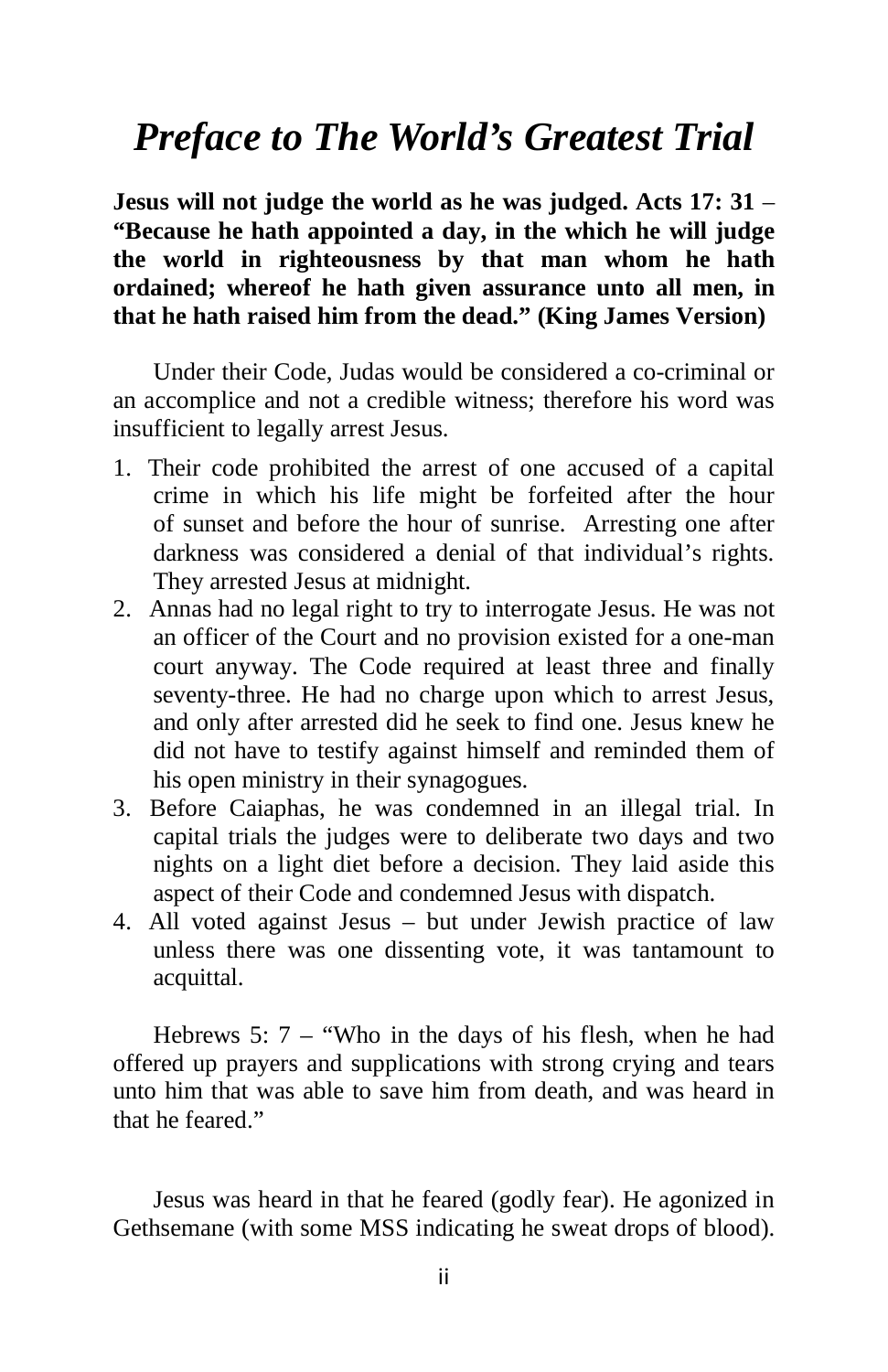His fear was real even as it was godly. He was called upon to perform everything perfectly as it was written in the volume of the book. How easy to be apprehensive that something was left undone or done improperly which might result in his eternal death and separation from his Father. He was heard and assured in that he feared.

Additionally, it seems Jesus had reason to be deeply concerned lest some false and dreadful charge should be laid upon him to becloud the truth of his death. With lying witnesses, with all the power of the god of this world, Satan, being employed in Jesus' death, I am sure the last thing the priests and Satan wanted was to have Jesus put to death for the truth. But, the record is clear, Jesus died because He was the Son of the Blessed, the Messiah, and he was The King of the Jews – both charges were true. In Matthew 26: 45, 46 Jesus seems tranquil and assured having had his prayer answered. He would willingly die for the truth.

Even in John 19: 21, 22, when the religious leaders wanted the inscription written over Jesus in the three languages changed from "The King of the Jews" to "This man said, I am King of the Jews," Pilate got his back up and said, "I have written what I have written<sup>"</sup>

And certainly, think how comforted Jesus was. It is one thing to die for some false charge, but try as they would, God's providence moved mightily so that Jesus died because he was the Son of the Blessed and because he was the King of the Jews.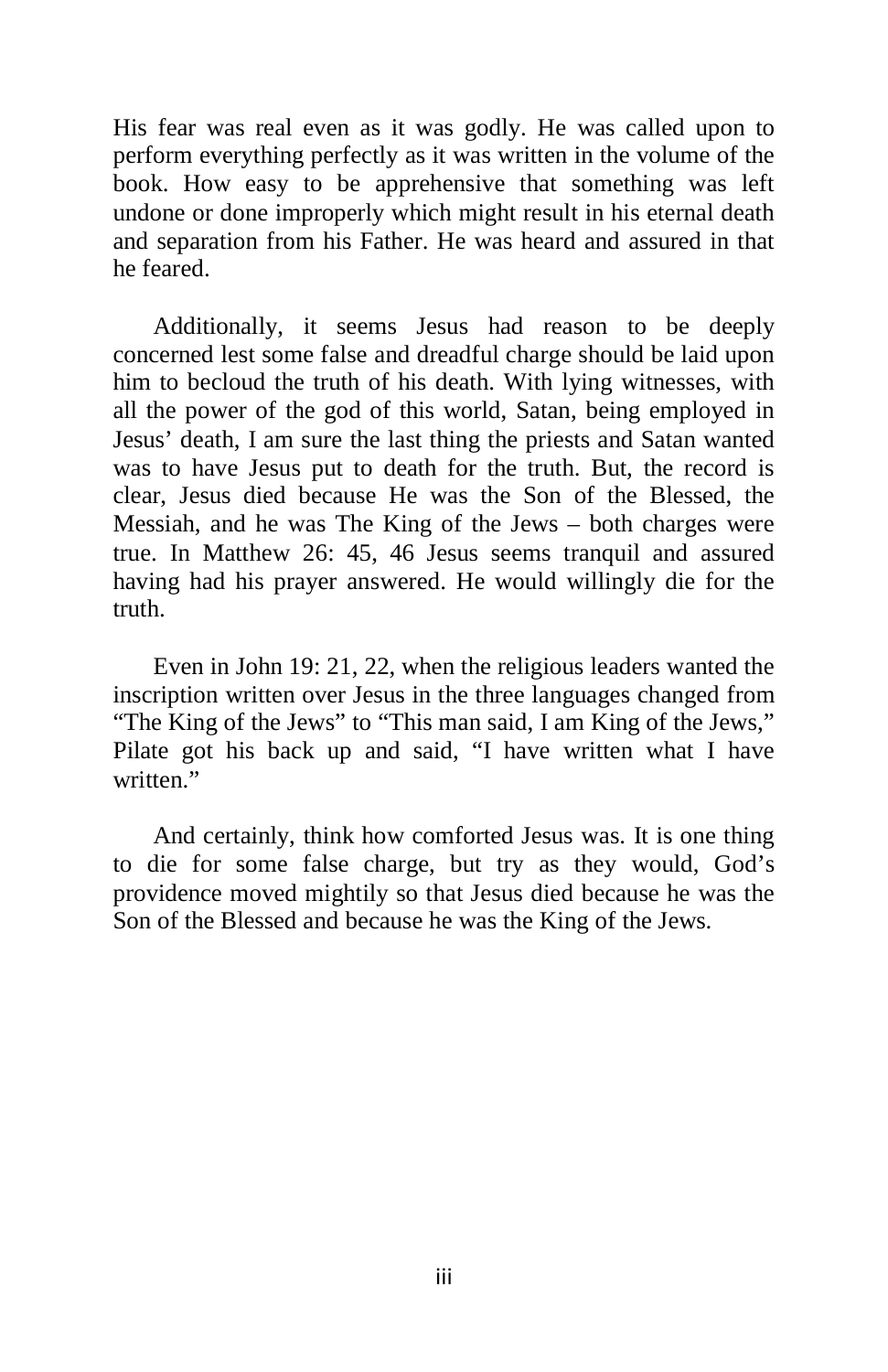# *The World's Greatest Trial*

 **The greatest trial... because Jesus was the greatest person on earth. You might expect the Son of God to judge sinful men, but, no, sinful men judged the Son of God.**

## *A Memorial Meditation: following Jesus from the Last Supper to the Crucifixion*

Scriptures are from the New American Standard Bible – Updated Edition (NASU) unless noted otherwise.

| Times are approximate:                |                                                                                                                                                                                                                                                     |
|---------------------------------------|-----------------------------------------------------------------------------------------------------------------------------------------------------------------------------------------------------------------------------------------------------|
| $8:00 \text{ pm} - 10:00 \text{ pm}$  | <b>The Memorial Supper Instituted</b><br>Matthew 26: 26-30; Luke 22: 19-20;<br>Mark 14: 22-26                                                                                                                                                       |
| $10:00 \text{ pm} - 11:00 \text{ pm}$ | The "New Commandment" and the<br>tender words of John 14 before they left<br><b>the upper room.</b> John 13 and 14: in the<br>upper room. John $14:31$ – "Arise, let us<br>go from here." (NAS) On the way to<br>Gethsemane: John 15 and 16 and 17. |
| $11:00 \text{ pm} - 12:00 \text{ pm}$ | The agony of Gethsemane<br>Matthew 26: 36-46; Mark 14: 32-42;<br>Luke 22: 39-46.<br>Jesus arrested –<br>John 18: 1-12; Matthew 26: 47-56;<br>Mark 14: 43-50; Luke 22: 47-53                                                                         |

#### **Mark 14: 43-46 recounts the betrayal and arrest of Jesus.**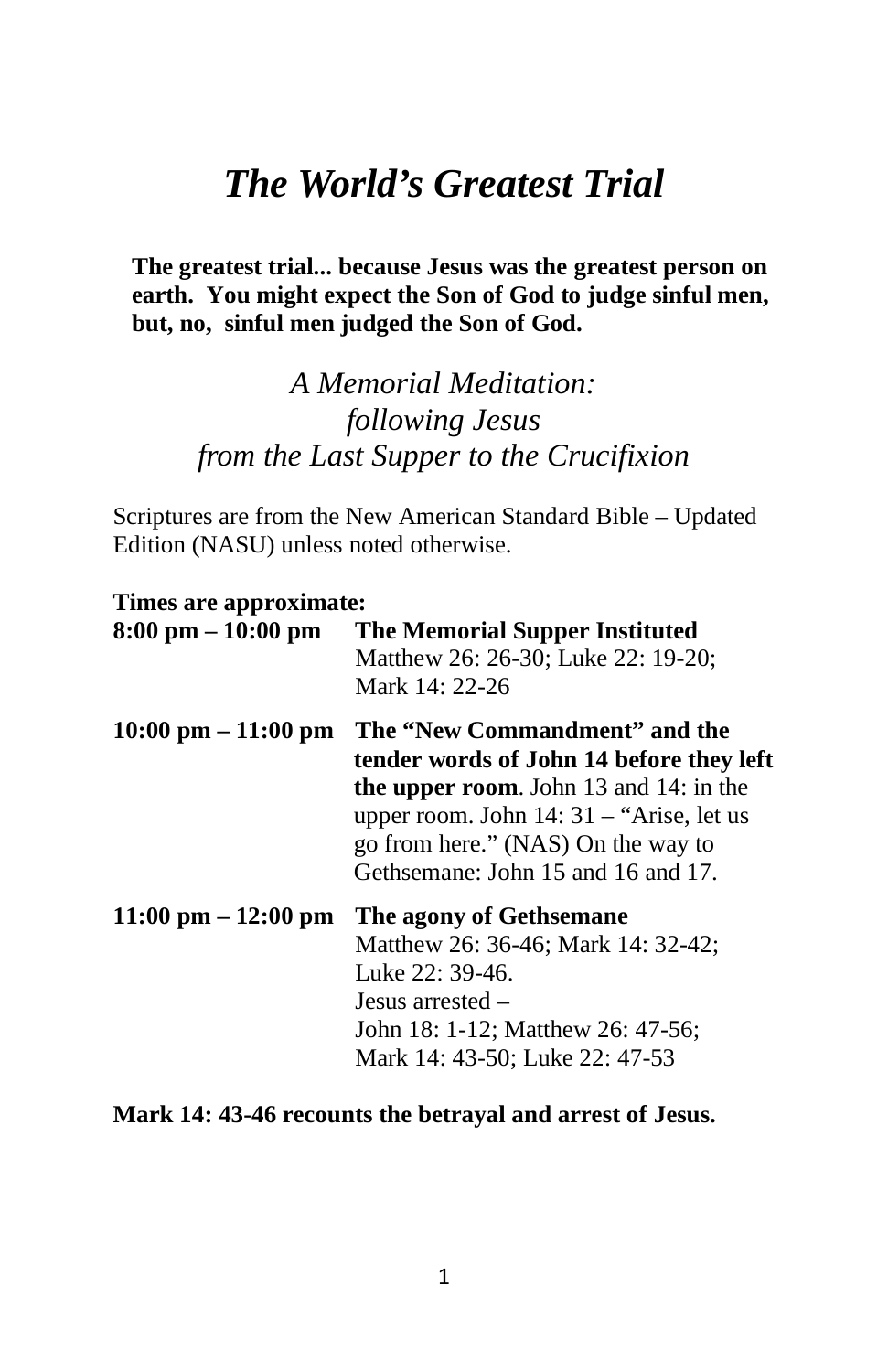### *The Trial of Jesus*

**There were basically two trials (civil and religious): three stages each, six in all.**

#### **John 18: 19-24 – Jesus was sent to Caiaphas and interrogated regarding his disciples and his doctrine.**

#### **12:30 am Religious Trial, Phase I – Before Annas [No provision for one-man court]**

John 18: 12-24

12 So the Roman cohort and the commander and the officers of the Jews, arrested Jesus and bound Him,

13 and led Him to **Annas** first; for he was father-in-law of Caiaphas, who was high priest that year.

14 Now Caiaphas was the one who had advised the Jews that it was expedient for one man to die on behalf of the people.

15 Simon Peter was following Jesus, and so was another disciple. Now that disciple was known to the high priest, and entered with Jesus into the court of the high priest,

16 but Peter was standing at the door outside. So the other disciple, who was known to the high priest, went out and spoke to the doorkeeper, and brought Peter in.

17 Then the slave-girl who kept the door said to Peter, "You are not also one of this man's disciples, are you?" He said, "I am not." 18 Now the slaves and the officers were standing there, having made a charcoal fire, for it was cold and they were warming themselves; and Peter was also with them, standing and warming himself.

19 The high priest then questioned Jesus about His disciples, and about His teaching.

20 Jesus answered him, "I have spoken openly to the world; I always taught in synagogues and in the temple, where all the Jews come together; and I spoke nothing in secret. **[Note: No charge is given.]**

21 "Why do you question Me? Question those who have heard what I spoke to them; they know what I said."

22 When He had said this, one of the officers standing nearby struck Jesus, saying, "Is that the way You answer the high priest?" 23 Jesus answered him, "If I have spoken wrongly, testify of the wrong; but if rightly, why do you strike Me?" **[Jesus is not silent**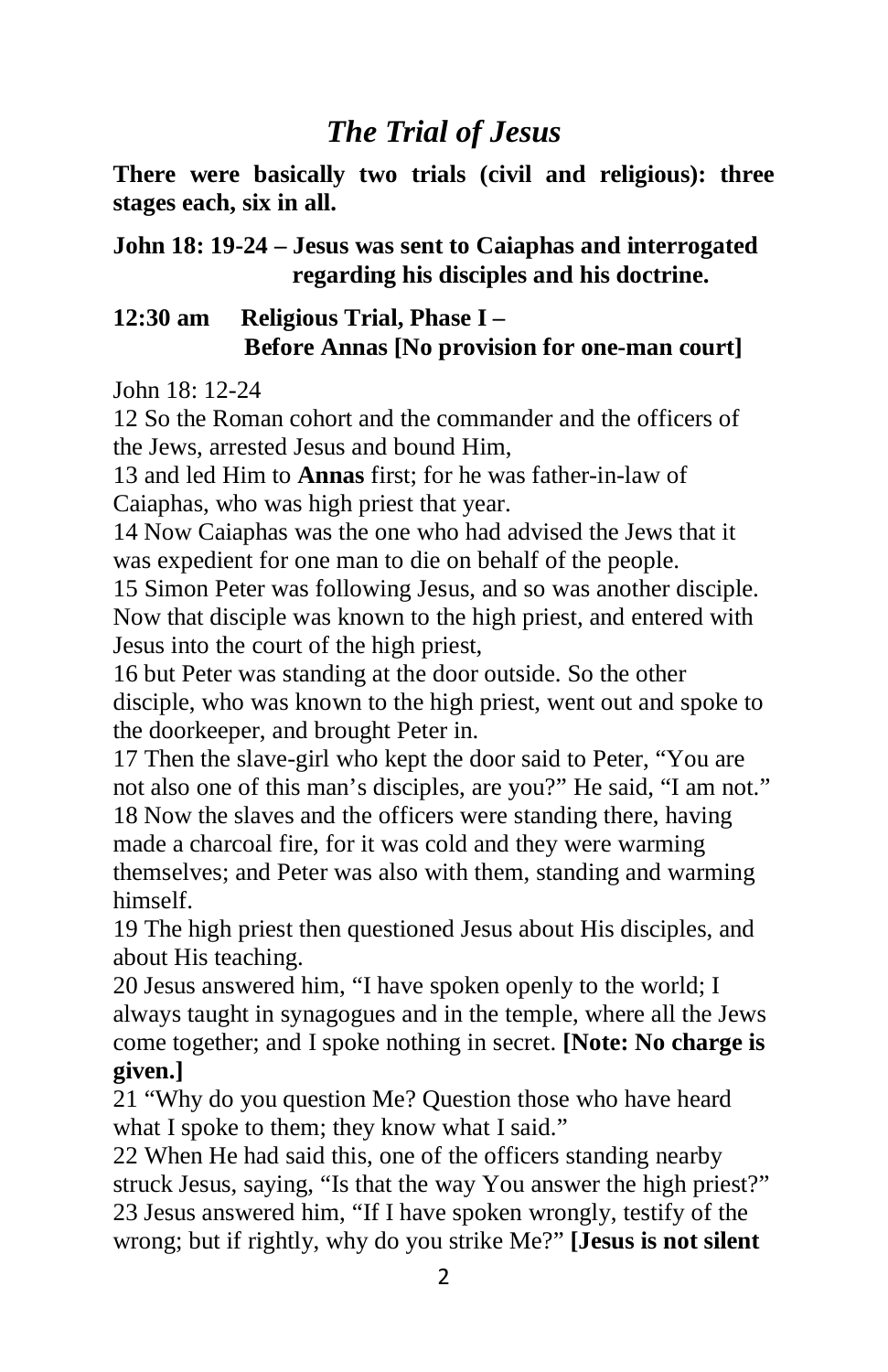**as a Lamb here.]**

24 So Annas sent Him bound to Caiaphas the high priest. (NASU)

**Matthew 26: 57-61 gives the account of Jesus' questioning before Caiaphas and the Sanhedrin; the effort to find false witnesses, resulting in only two charging him with the claim that he would destroy and rebuild in three days the temple; and then the adjuring by Caiaphas as to whether he was the Christ.**

| $1:00 - 2:00$ am | Religious Trial, Phase II -                      |
|------------------|--------------------------------------------------|
|                  | <b>Before Sanhedrin in the house of Caiaphas</b> |
|                  | (This was an illegal trial for the Sanhedrin)    |
|                  | was never to meet before daylight.)              |

Mark 14: 53-65

53 They led Jesus away to the high priest; and all the chief priests and the elders and the scribes gathered together.

54 Peter had followed Him at a distance, right into the courtyard of the high priest; and he was sitting with the officers and warming himself at the fire.

55 Now the chief priests and the whole Council kept trying to obtain testimony against Jesus to put Him to death, and they were not finding any.

56 For many were giving false testimony against Him, but their testimony was not consistent. **[Satan, prince of liars, cannot** 

**muster two witnesses to agree – he is having a bad night.]** 57 Some stood up and began to give false testimony against Him, saying,

58 "We heard Him say, 'I will destroy this temple made with hands, and in three days I will build another made without hands."

59 Not even in this respect was their testimony consistent. 60 The high priest stood up and came forward and questioned Jesus, saying, "Do You not answer? What is it that these men are testifying against You?"

61 But He kept silent and did not answer. Again the high priest was questioning Him, and saying to Him, "Are You the Christ, the Son of the Blessed One?" **[Matthew 26: 63 "I adjure thee" – This meant Jesus had to answer under oath – there could be**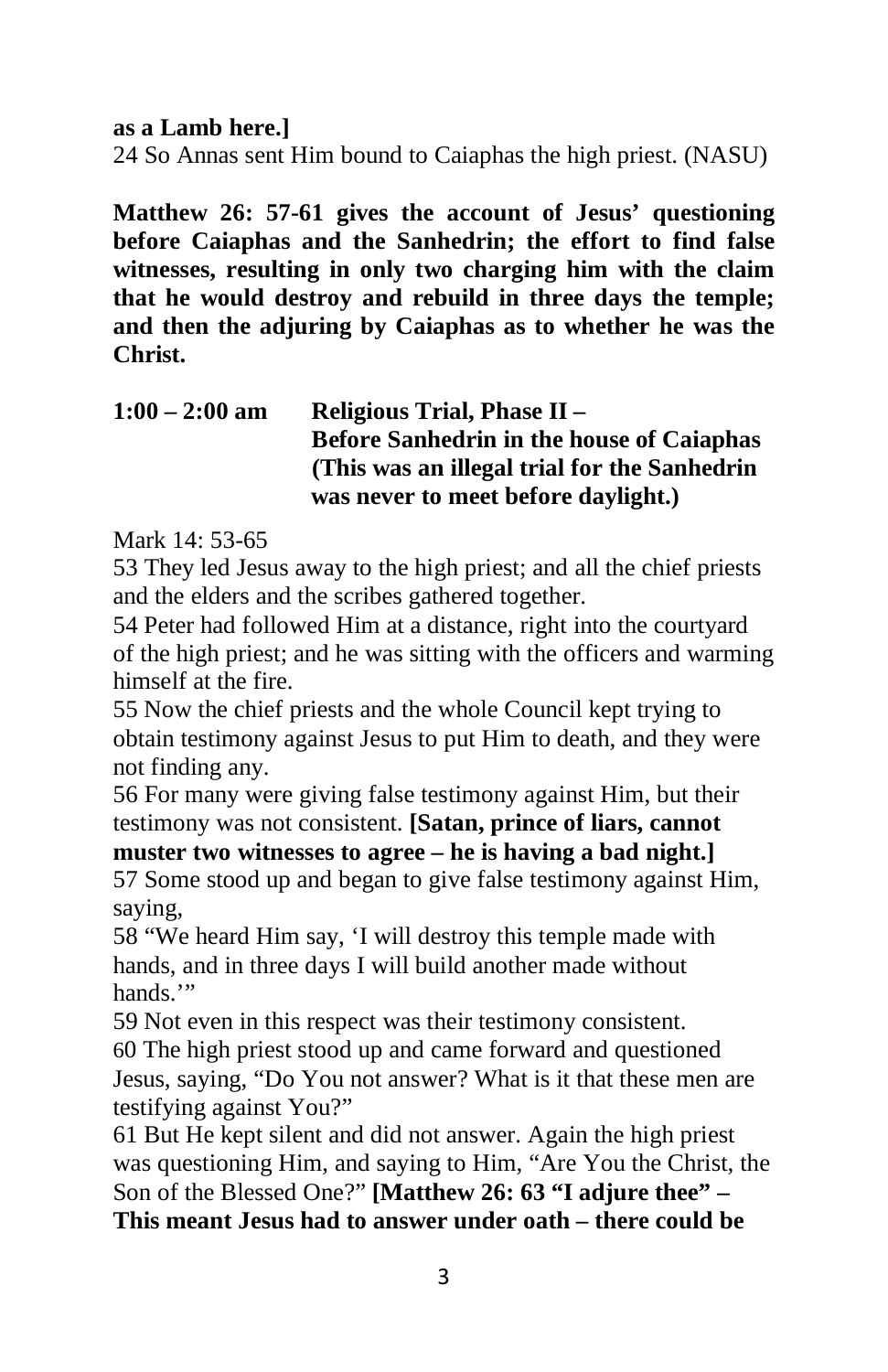#### **no Fifth Amendment plea.]**

62 And Jesus said, **"I am; [Jesus affirms the truth but it is in the illegal trial.]** and you shall see THE SON OF MAN SITTING AT THE RIGHT HAND OF POWER, and COMING WITH THE CLOUDS OF HEAVEN." **[Daniel 7: 13]**

63 Tearing his clothes, the high priest said, "What further need do we have of witnesses?

64 "You have heard the blasphemy; how does it seem to you?" And they **ALL** condemned Him to be deserving of death. 65 Some began to spit at Him, and to blindfold Him, and to beat Him with their fists, and to say to Him, "Prophesy!" And the officers received Him with slaps in the face. (NASU)

#### **2:00 - 3:00 am Denial by Peter** Luke 22: 55-62; Mark 14: 66-72; John 18: 26 (Interwoven)

Mark 14: 66-72

66 As Peter was below in the courtyard, one of the servant-girls of the high priest came,

67 and seeing Peter warming himself, she looked at him and said, "You also were with Jesus the Nazarene."

68 But he denied it, saying, "I neither know nor understand what you are talking about." And he went out onto the porch, and a rooster crowed.

69 The servant-girl saw him, and began once more to say to the bystanders, "This is one of them!"

70 But again he denied it. And after a little while the bystanders were again saying to Peter, "Surely you are one of them, for you are a Galilean, too."

71 But he began to curse and swear, "I do not know this man you are talking about!"

72 Immediately a rooster crowed a second time. And Peter remembered how Jesus had made the remark to him, "Before a rooster crows twice, you will deny Me three times." And he began to weep.

[Matthew says that "He wept bitterly" – implying godly sorrow. See 2 Corinthians 7: 9, 10.]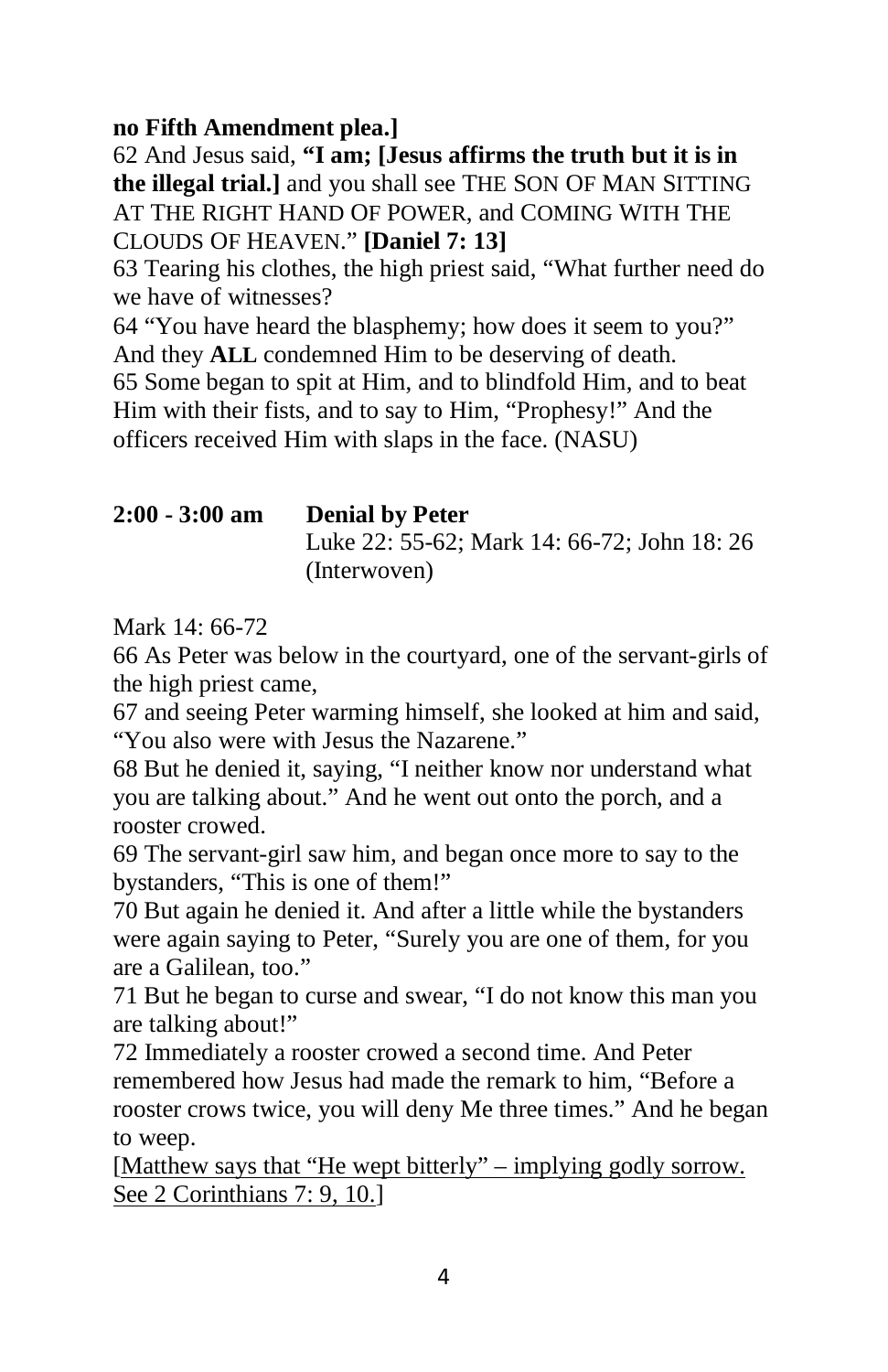John 18:26

" One of the slaves of the high priest, being a relative of the one whose ear Peter cut off, \*said, "Did I not see you in the garden with Him?"

#### Luke 22: 55-62

55 After they had kindled a fire in the middle of the courtyard and had sat down together, Peter was sitting among them.

56 And a servant-girl, seeing him as he sat in the firelight and looking intently at him, said, "This man was with Him too."

57 But he denied it, saying, "Woman, I do not know Him." 58 A little later, another saw him and said, "You are one of them too!" But Peter said, "Man, I am not!"

59 After about an hour had passed, another man began to insist, saying, "Certainly this man also was with Him, for he is a **Galilean** too." **[John 7: 51, 52: No prophet from Galilee – Jonah was from Galilee.]**

60 But Peter said, "Man, I do not know what you are talking about." Immediately, while he was still speaking, a rooster crowed.

61 The Lord turned and looked at Peter. And Peter remembered the word of the Lord, how He had told him, "Before a rooster crows today, you will deny Me three times."

62 And he went out and wept bitterly. (NASU)

#### **4:30 am Religious Trial, Phase III – Before Sanhedrin at Day Break**

Luke 22: 66-71

66 **When it was day,** the Council of elders of the people assembled, both chief priests and scribes, and they led Him away to their council chamber, saying,

67 **"If You are the Christ, tell us."** But He said to them, "If I tell you, you will not believe; **[He does not say "I am" here.]** 68 and if I ask a question, you will not answer.

69 "But from now on the SON OF MAN WILL BE SEATED AT THE RIGHT HAND of the POWER OF GOD." **[Daniel 7: 13]** 70 [KJV] Then said they all, "Art thou then the son of God?" And he said unto them, "Ye say that I am." **[Diaglott – "You say; I am."] [They charged him with blasphemy – but he was God's**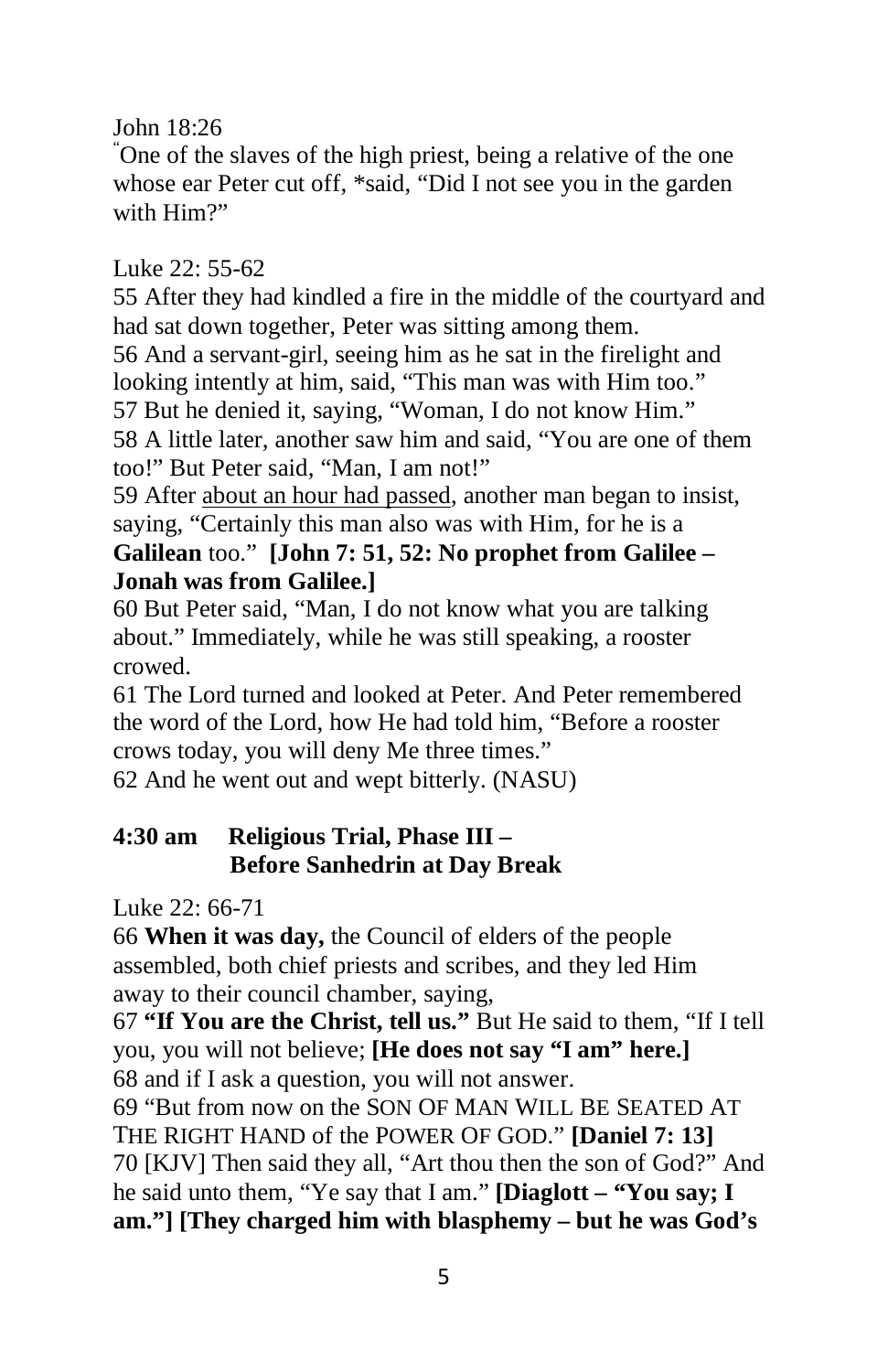#### **son – it was the truth.]**

71 Then they said, "What further need do we have of testimony? For we have heard it ourselves from His own mouth." **[At the illegal trial]** (NASU)

Mark 15: 1

1 Early in the morning the chief priests with the elders and scribes and the whole Council, immediately held a consultation; and binding Jesus, they led Him away and delivered Him to Pilate. (NASU)

**[Jesus, in an illegal trial admits he was God's son, but he doesn't do so in the legal trial.]**

#### **5:00 am Civil Trial, Phase I – Before Pilate – Hall of Judgment**

John 18: 28-38

28 Then they led Jesus from Caiaphas into the Praetorium, and it was early; and they themselves did not enter into the Praetorium so that they would not be defiled, but might eat the Passover. **[It was okay to kill the son of God; but they could not have their shoe leather touch the porch stones.]**

29 Therefore Pilate went out to them and said, "What accusation do you bring against this Man?"

30 They answered and said to him, "If this Man were not an **evildoer, we would not have delivered Him to you." [No charge – an evildoer must break the law and be charged for that.]**

31 So Pilate said to them, "Take Him yourselves, and judge Him according to your law." The Jews said to him, "We are not permitted to put anyone to death,"

32 to fulfill the word of Jesus which He spoke, signifying by what kind of death He was about to die.

33 Therefore Pilate entered again into the Praetorium, and summoned Jesus and said to Him, "Are You the King of the Jews? **[Pilate knew Jesus had been hailed King five days earlier in Jerusalem.]** 

34 Jesus answered, "Are you saying this on your own initiative, or did others tell you about Me?" **[This is Pilate's charge, not the Jews.]**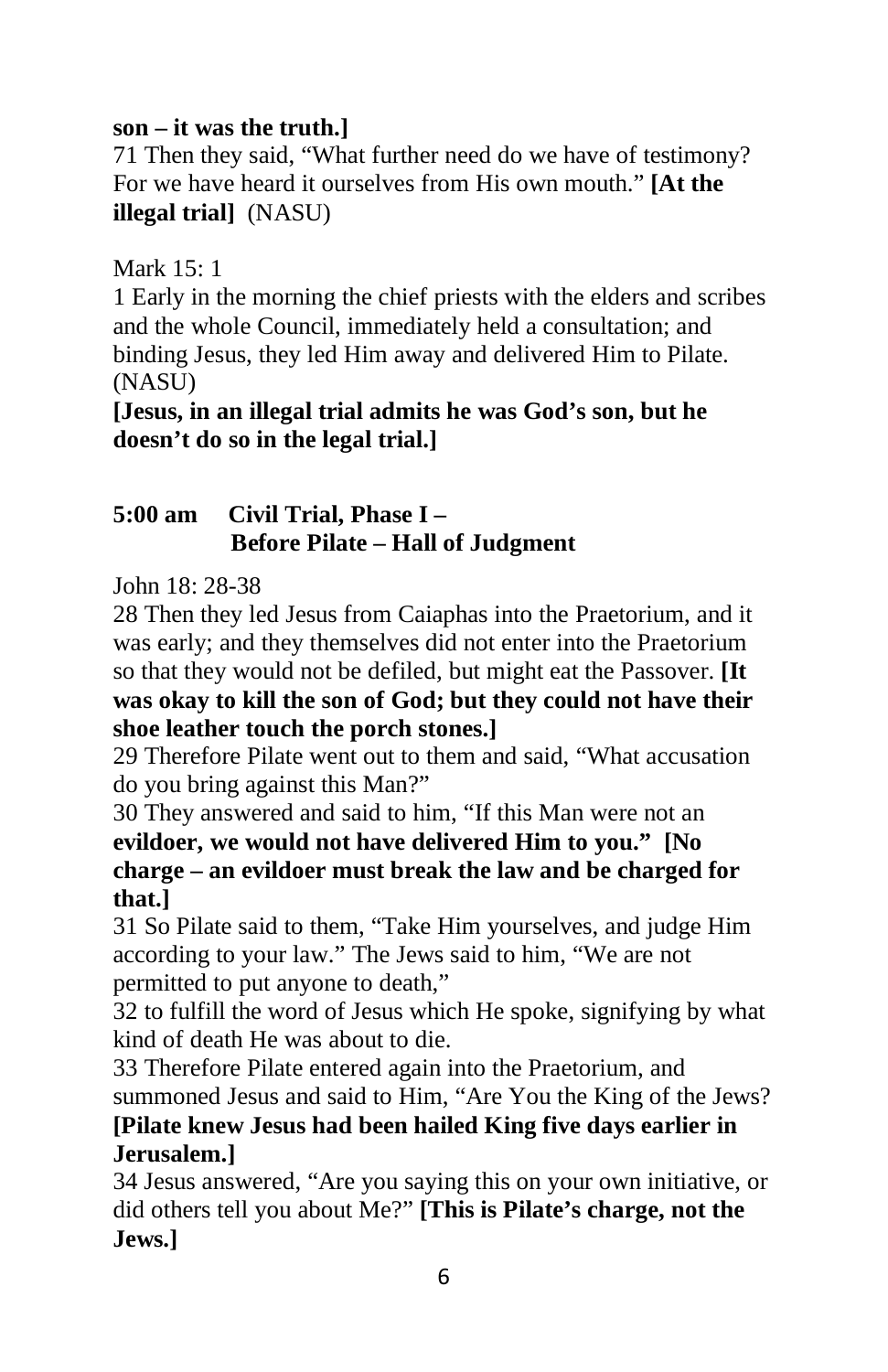35 Pilate answered, "I am not a Jew, am I? Your own nation and the chief priests delivered You to me; what have You done?" 36 Jesus answered, "My kingdom is not of this world. If My kingdom were of this world, then My servants would be fighting so that I would not be handed **over to the Jews;** but as it is, My kingdom is not of this realm."

37 Therefore Pilate said to Him, "So You are a king?" Jesus answered, **"You say correctly that I am a king. For this I have been born, and for this I have come into the world, to testify to the truth.** Everyone who is of the truth hears My voice." **[Second truth stating he was a King.]**

38 Pilate said to Him, "What is truth?"

And when he had said this, he went out again to the Jews and said to them, **"I find no guilt in Him."** (NASU)

#### **5:30 am Civil Trial, Phase II – Before Herod**

Luke 23: 6-12

6 When Pilate heard it, he asked whether the man was a **Galilean.** 7 And when he learned that He belonged to Herod's jurisdiction, he sent Him to Herod, who himself also was in Jerusalem at that time.

8 Now Herod was very glad when he saw Jesus; for he had wanted to see Him for a long time, because he had been hearing about Him and was hoping to see some sign performed by Him.

9 And he questioned Him at some length; **but He answered him nothing. [Jesus knew he was to be crucified at the third hour – 9:00 am. He says nothing, which hastened his trial.]**

10 And the chief priests and the scribes were standing there, accusing Him vehemently.

11 And Herod with his soldiers, after treating Him with contempt and mocking Him, dressed Him in a gorgeous robe and sent Him back to Pilate.

12 Now Herod and Pilate became friends with one another that very day; for before they had been enemies with each other.

(NASU) **[This was the Herod that beheaded John the Baptist.]**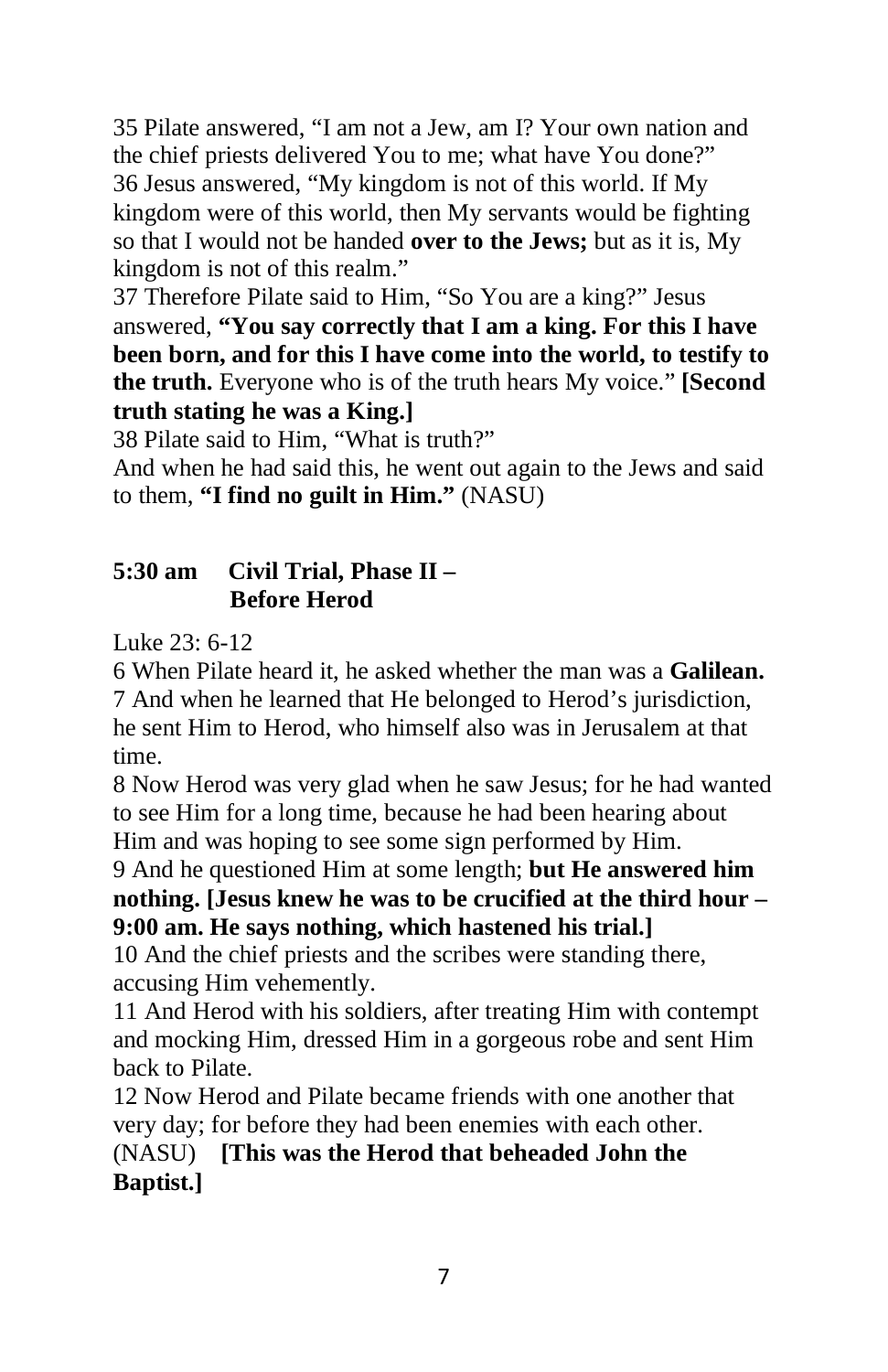#### **6:00 am Civil Trial, Phase III – Before Pilate [Pilate says 6 times Jesus is innocent.]**

John 18: 39-40

39 "But you have a custom that I release someone for you at the Passover; do you wish then that I release for you **the King of the Jews**?"

40 So they cried out again, saying, "Not this Man, but Barabbas." Now Barabbas was a robber. (NASU)

John 19:1-16

1 Pilate then took Jesus and scourged Him.

2 And the soldiers twisted together a crown of thorns and put it on His head, and put a purple robe on Him;

3 and they began to come up to Him and say, "Hail, King of the Jews!" and to give Him slaps in the face.

4 Pilate came out again and said to them, "Behold, I am bringing Him out to you so that you may know **that I find no guilt in Him**."

5 Jesus then came out, wearing the crown of thorns and the **purple robe**. Pilate said to them, "Behold, the Man!"

6 So when the chief priests and the officers saw Him, they cried out saying, "Crucify, crucify!" Pilate said to them, "Take Him yourselves and crucify Him, for I find no guilt in Him."

7 The Jews answered him, "We have a law, and by that law He ought to die because He made Himself out to be the Son of God." **[Charge]**

#### 8 **Therefore when Pilate heard this statement, he was even more afraid;**

9 and he entered into the Praetorium again and said to Jesus, "Where are You from?" But Jesus gave him no answer.

10 So Pilate said to Him, "You do not speak to me? Do You not know that I have authority to release You, and I have authority to crucify You?"

11 Jesus answered, "You would have no authority over Me, unless it had been given you from above; **for this reason he who** 

#### **delivered Me to you has the greater sin." [Jesus takes Pilate off the hook.]**

12 As a result of this Pilate made efforts to release Him, but the Jews cried out saying, "If you release this Man, you are no friend of Caesar; everyone who makes himself out to be a king opposes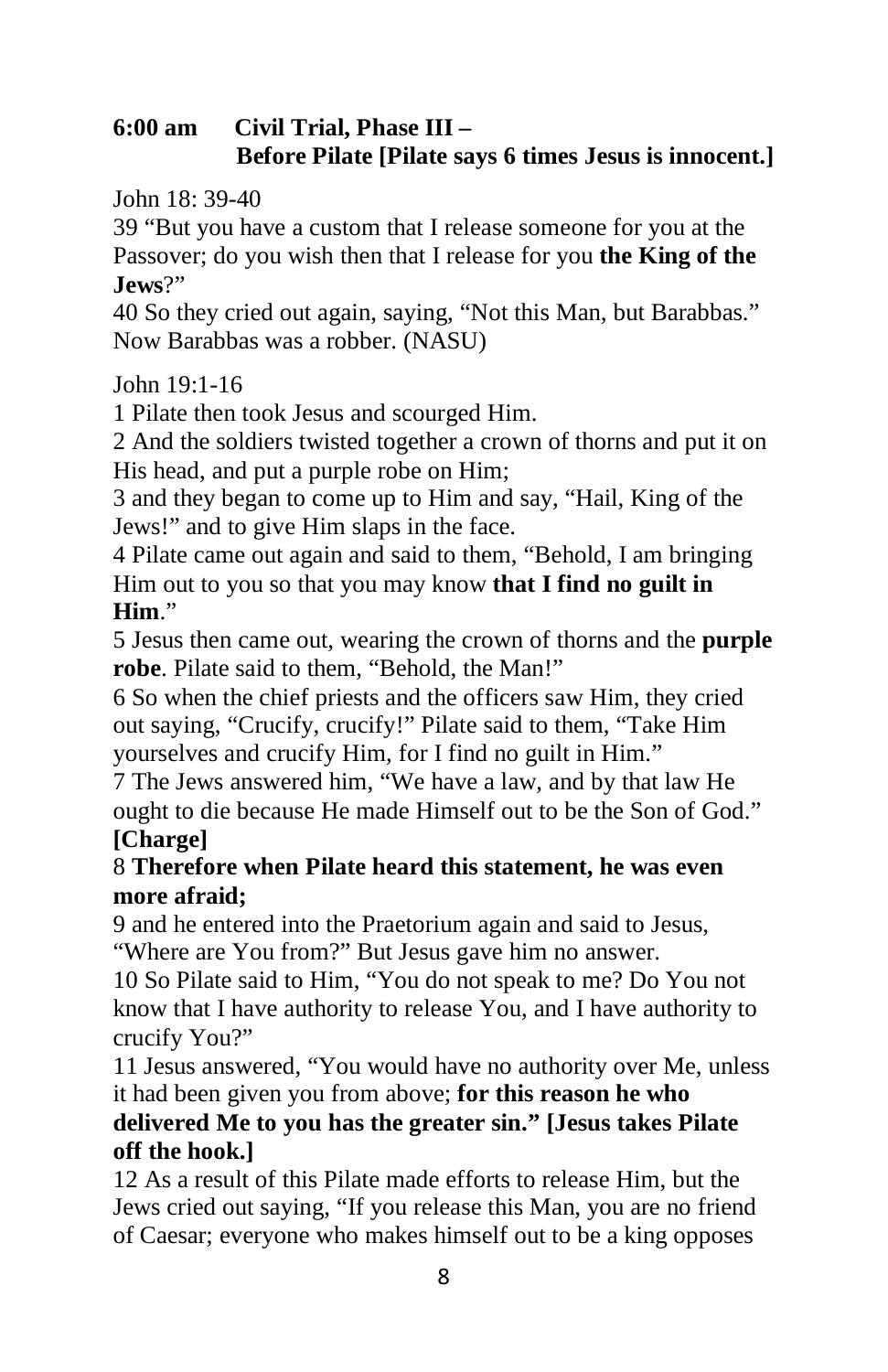Caesar."

13 Therefore when Pilate heard these words, he brought Jesus out, and sat down on the judgment seat at a place called The Pavement, but in Hebrew, Gabbatha.

14 Now it was the day of preparation for the Passover; it was about the sixth hour. And he said to the Jews, "Behold, your King!"

15 So they cried out, "Away with Him, away with Him, crucify Him!" Pilate said to them, "Shall I crucify your King?" The chief priests answered, "We have no king but Caesar."

16 So he then handed Him over to them to be crucified. (NASU)

# *The Crucifixion of Jesus*

#### **Arranged from the four gospels into one complete record.**

#### **7:45 am**

Matthew 27: 26-31

26 Then he released Barabbas for them; but after having Jesus scourged, he handed Him over to be crucified.

27 Then the soldiers of the governor took Jesus into the Praetorium and gathered the whole Roman cohort around Him.

28 They stripped Him and put a scarlet robe on Him.

29 And after twisting together a crown of thorns, they put it on His head, and a reed in His right hand; and they knelt down before Him and mocked Him, saying, "Hail, King of the Jews!"

30 They spat on Him, and took the reed and began to beat Him on the head.

31 After they had mocked Him, they took the scarlet robe off Him and put His own garments back on Him, and led Him away to crucify Him. (NASU)

#### **8:00 or 8:30 am**

John 19: 17

17 They took Jesus therefore, and He went out, bearing His own cross, to the place called the Place of a Skull, which is called in Hebrew, Golgotha." (NASU)

Luke 23: 26-32 26 When they led Him away, they seized a man, Simon of Cyrene,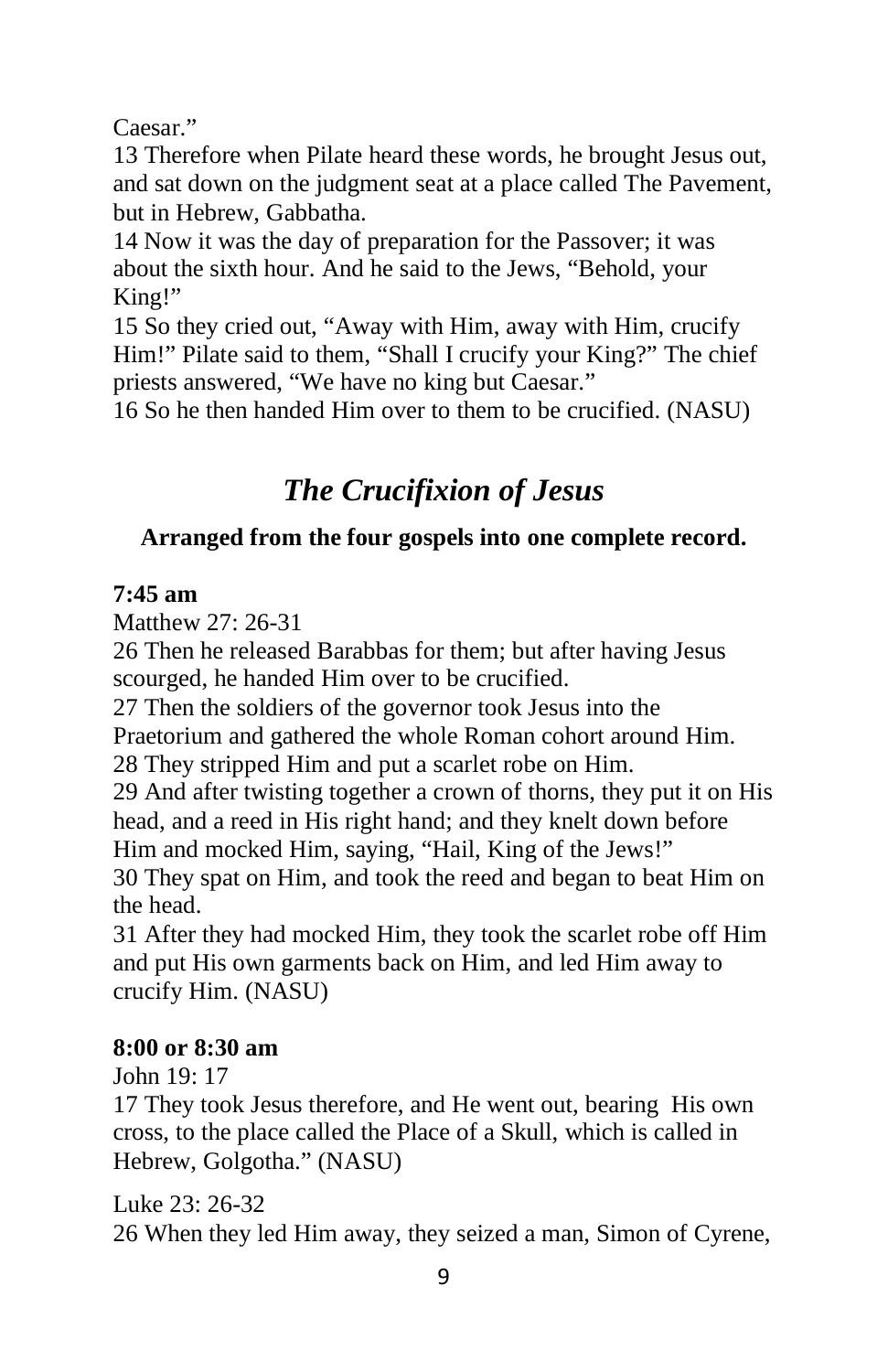coming in from the country, and placed on him the cross to carry behind Jesus.

27 And following Him was a large crowd of the people, and of women who were mourning and lamenting Him.

28 But Jesus turning to them said, "Daughters of Jerusalem, stop weeping for Me, but weep for yourselves and for your children.

29 "For behold, the days are coming when they will say, 'Blessed are the barren, and the wombs that never bore, and the breasts that never nursed.'

30 "Then they will begin TO SAY TO THE MOUNTAINS, 'FALL ON US,' AND TO THE HILLS, 'COVER US.'

31 "For if they do these things when the tree is green, what will happen when it is dry?"

32 Two others also, who were criminals, were being led away to be put to death with Him. (NASU)

Matthew 27: 33-36

33 And when they came to a place called Golgotha, which means Place of a Skull,

34 they gave Him wine to drink mixed with gall; and after tasting it, He was unwilling to drink.

35 And when they had crucified Him, they divided up His garments among themselves by casting lots.

36 And sitting down, they began to keep watch over Him there. (NASU)

#### **9:00 am**

Mark 15: 25

25 It was the third hour when they crucified Him. (NASU)

Luke 23: 34

34 But Jesus was saying, "Father, forgive them; for they do not know what they are doing." And they cast lots, dividing up His garments among themselves. (NASU)

John 19: 19-22

19 Pilate also wrote an inscription and put it on the cross. It was written, "JESUS THE NAZARENE, THE KING OF THE JEWS." 20 Therefore many of the Jews read this inscription, for the place where Jesus was crucified was near the city; and it was written in Hebrew, Latin and in Greek.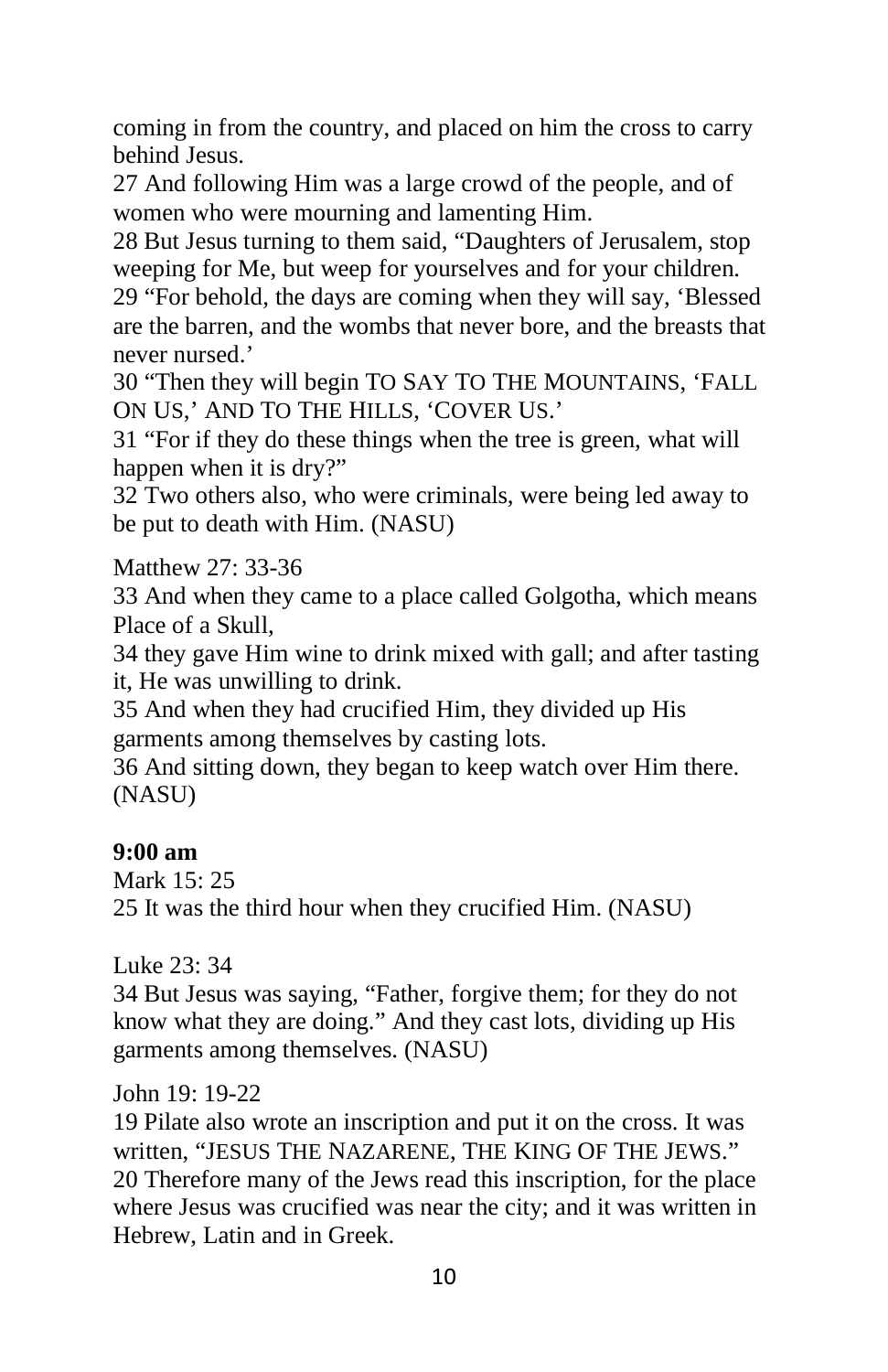21 So the chief priests of the Jews were saying to Pilate, "Do not write, 'The King of the Jews'; but that He said, 'I am King of the Jews."

22 Pilate answered, "What I have written I have written." (NASU)

Mark 15: 27, 28

27 They crucified two robbers with Him, one on His right and one on His left.

28 [And the Scripture was fulfilled which says, "And He was numbered with transgressors."] (NASU)

Matthew 27: 39-44

39 And those passing by were hurling abuse at Him, wagging their heads

40 and saying, "You who are going to destroy the temple and rebuild it in three days, save Yourself! If You are the Son of God, come down from the cross."

41 In the same way the chief priests also, along with the scribes and elders, were mocking Him and saying,

42 "He saved others; He cannot save Himself. He is the King of Israel; let Him now come down from the cross, and we will believe in Him.

43 "HE TRUSTS IN GOD; LET GOD RESCUE Him now, IF HE DELIGHTS IN HIM; for He said, 'I am the Son of God.'" 44 The robbers who had been crucified with Him were also insulting Him with the same words. (NASU)

Luke 23: 36, 37

36 The soldiers also mocked Him, coming up to Him, offering Him sour wine,

37 and saying, "If You are the King of the Jews, save Yourself!" (NASU)

John 19: 25-27

25 Therefore the soldiers did these things. But standing by the cross of Jesus were His mother, and His mother's sister, Mary the wife of Clopas, and Mary Magdalene.

26 When Jesus then saw His mother, and the disciple whom He loved standing nearby, He said to His mother, "Woman, behold, your son!"

27 Then He said to the disciple, "Behold, your mother!" From that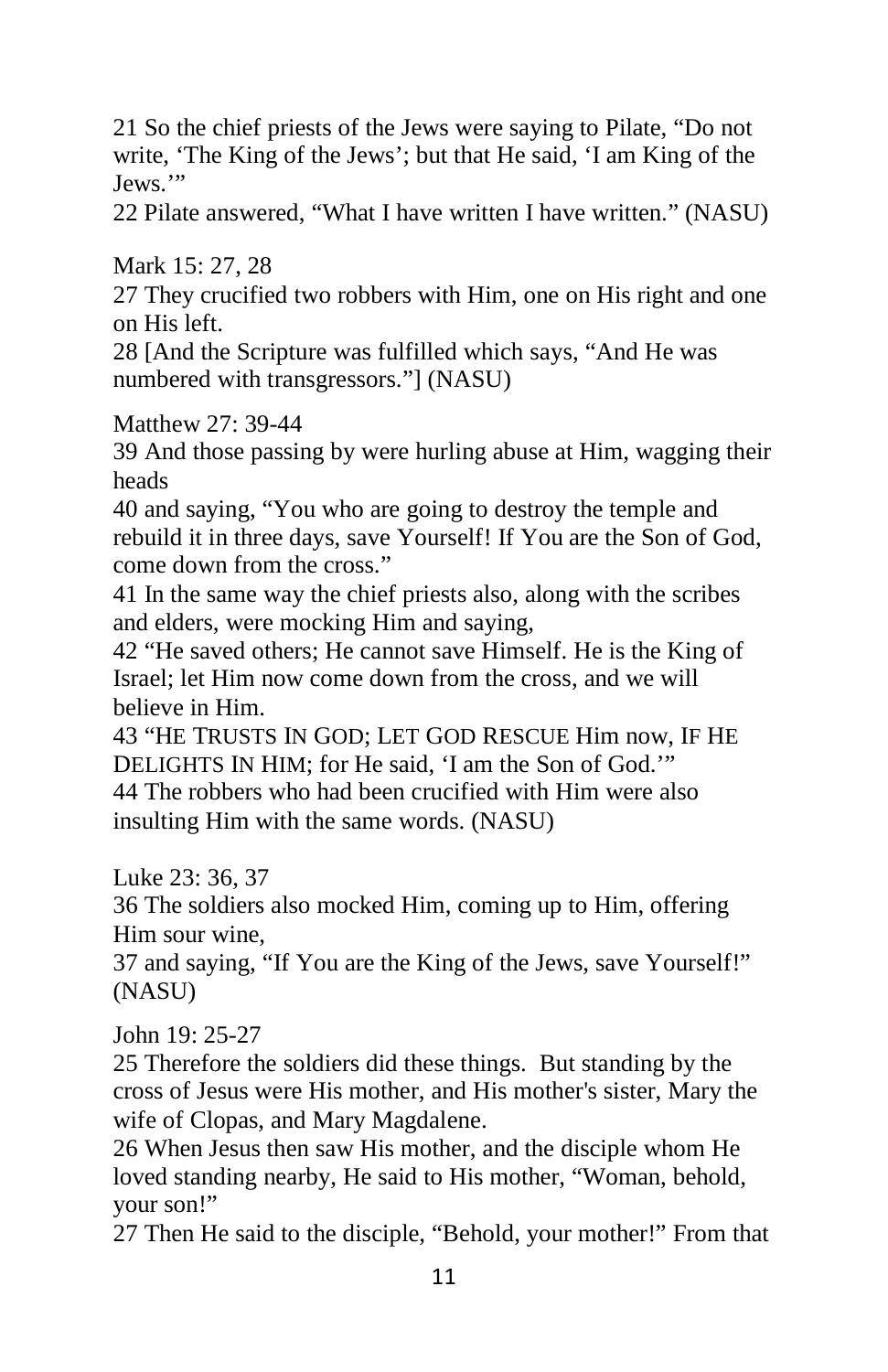hour the disciple took her into his own household. (NASU)

Luke 23: 39-43

39 One of the criminals who were hanged there was hurling abuse at Him, saying, "Are You not the Christ? Save Yourself and us!" 40 But the other answered, and rebuking him said, "Do you not even fear God, since you are under the same sentence of condemnation?

41 "And we indeed are suffering justly, for we are receiving what we deserve for our deeds; but this man has done nothing wrong." 42 And he was saying, "Jesus, remember me when You come in Your kingdom!"

43 And He said to him, "Truly I say to you, today you shall be with Me in Paradise." (NASU)

#### **12:00 noon**

Mark 15: 33-36

33 When the sixth hour came, darkness fell over the whole land until the ninth hour.

34 At the ninth hour Jesus cried out with a loud voice, "ELOI, ELOI, LAMA SABACHTHANI?" which is translated, "MY GOD, MY GOD, WHY HAVE YOU FORSAKEN ME?"

35 When some of the bystanders heard it, they began saying, "Behold, He is calling for Elijah."

36 Someone ran and filled a sponge with sour wine, put it on a reed, and gave Him a drink, saying, "Let us see whether Elijah will come to take Him down." (NASU)

John 19: 28-30

28 After this, Jesus, knowing that all things had already been accomplished, to fulfill the Scripture, said, "I am thirsty."

29 A jar full of sour wine was standing there; so they put a sponge full of the sour wine upon a branch of hyssop and brought it up to His mouth.

30 Therefore when Jesus had received the sour wine, He said, "It is finished!" And He bowed His head and gave up His spirit. (NASU)

#### **3:00 pm**

Luke 23: 46 46 And Jesus, crying out with a loud voice, said, "Father, INTO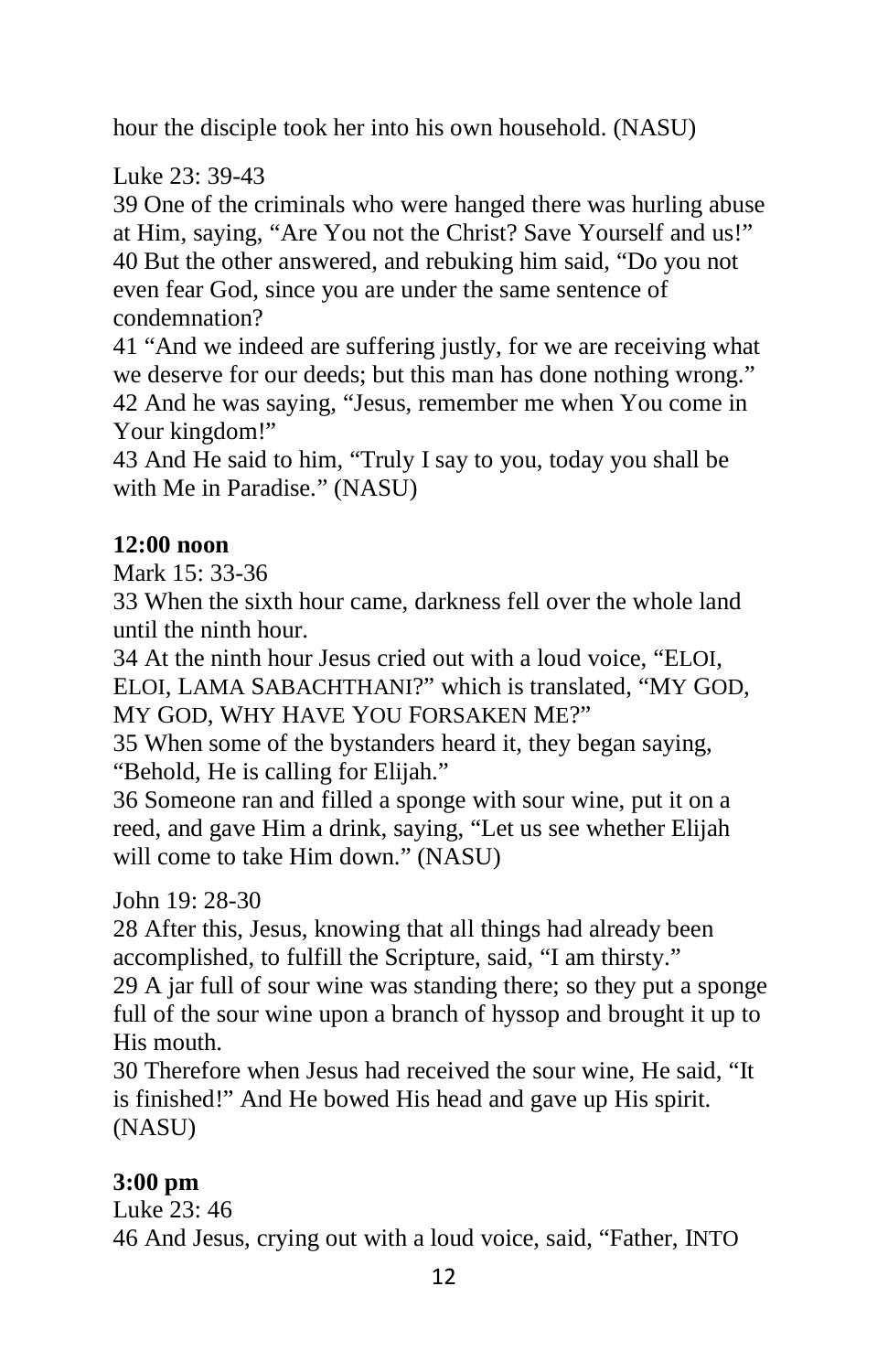YOUR HANDS I COMMIT MY SPIRIT." Having said this, He breathed His last. (NASU)

Matthew 27: 50, 51

50 And Jesus cried out again with a loud voice, and yielded up His spirit.

51 And behold, the veil of the temple was torn in two from top to bottom; and the earth shook and the rocks were split. (NASU)

Matthew 27: 54

54 Now the centurion, and those who were with him keeping guard over Jesus, when they saw the earthquake and the things that were happening, became very frightened and said, "Truly this was the Son of God!" (NASU)

Mark 15: 39-41

39 When the centurion, who was standing right in front of Him, saw the way He breathed His last, he said, "Truly this man was the Son of God!"

40 There were also some women looking on from a distance, among whom were Mary Magdalene, and Mary the mother of James the Less and Joses, and Salome.

41 When He was in Galilee, they used to follow Him and minister to Him; and there were many other women who came up with Him to Jerusalem. (NASU)

Luke  $23 \cdot 48$ 

48 And all the crowds who came together for this spectacle, when they observed what had happened, began to return, beating their breasts. (NASU)

John 19: 31-37

31 Then the Jews, because it was the day of preparation, so that the bodies would not remain on the cross on the Sabbath (for that Sabbath was a high day), asked Pilate that their legs might be broken, and that they might be taken away.

32 So the soldiers came, and broke the legs of the first man and of the other who was crucified with Him;

33 but coming to Jesus, when the saw that He was already dead, they did not break His legs.

34 But one of the soldiers pierced His side with a spear, and immediately blood and water came out.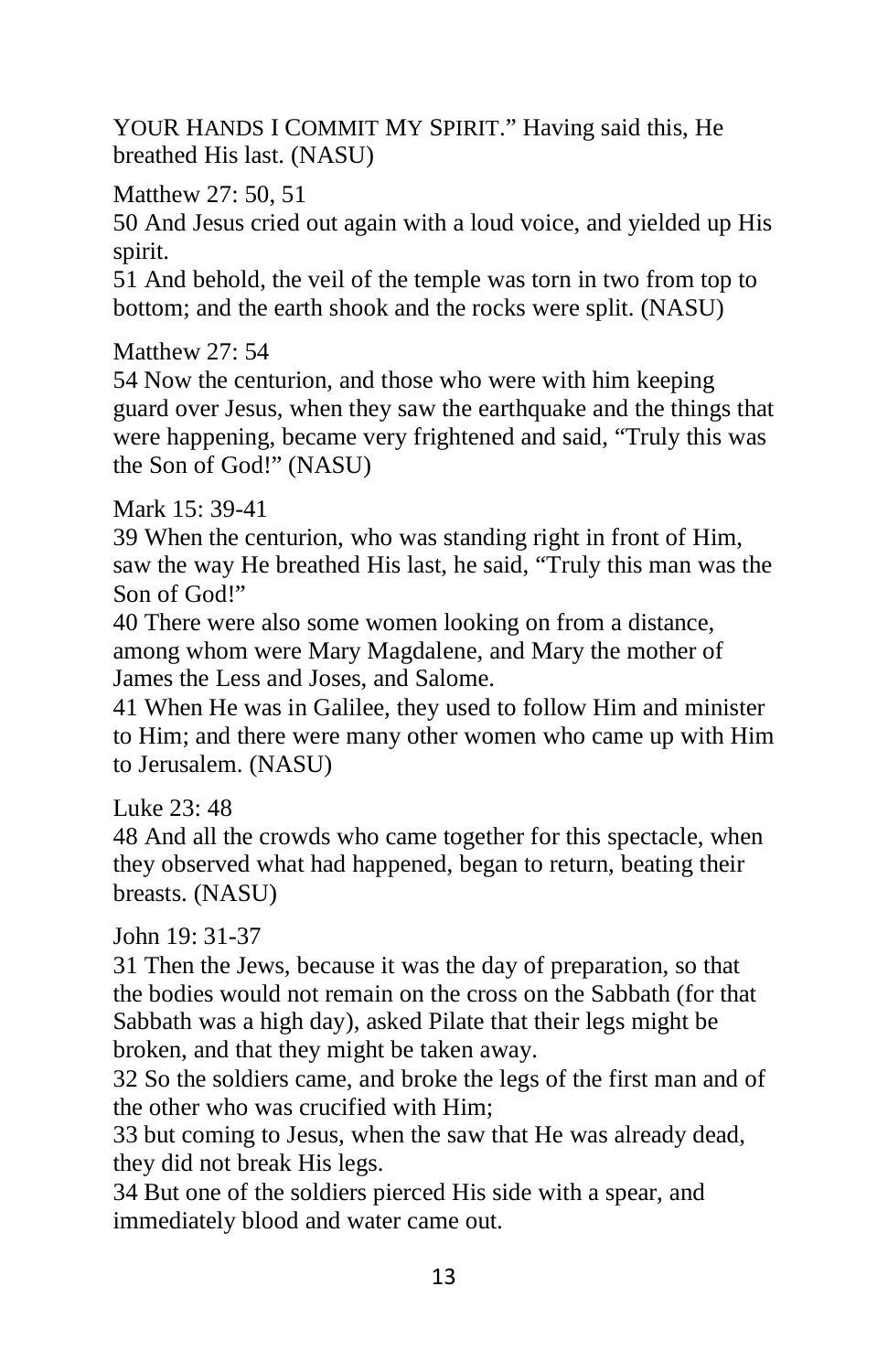35 And he who has seen has testified, and his testimony is true; and he knows that he is telling the truth, so that you also may believe.

36 For these things came to pass to fulfill the Scripture, "NOT A BONE OF HIM SHALL BE BROKEN."

37 And again another Scripture says, "THEY SHALL LOOK ON HIM WHOM THEY PIERCED."

#### **5:00 pm – 6:00 pm**

John 19:38, 39

38 After these things Joseph of Arimathea, being a disciple of Jesus, but a secret one for fear of the Jews, asked Pilate that he might take away His body.

39 Nicodemus, who had first come to Him by night, also came, bringing a mixture of myrrh and aloes, about a hundred pounds weight. (NASU)

Luke 23: 50, 51

50 And a man named Joseph, who was a member of the Council, a good and righteous man

51 (he had not consented to their plan and action), a man from Arimathea, a city of the Jews, who was waiting for the kingdom of God; (NASU)

Mark 15: 44, 45

44 Pilate wondered if He was dead by this time, and summoning the centurion, he questioned him as to whether He was already dead.

45 And ascertaining this from the centurion, he granted the body to Joseph. (NASU) ▲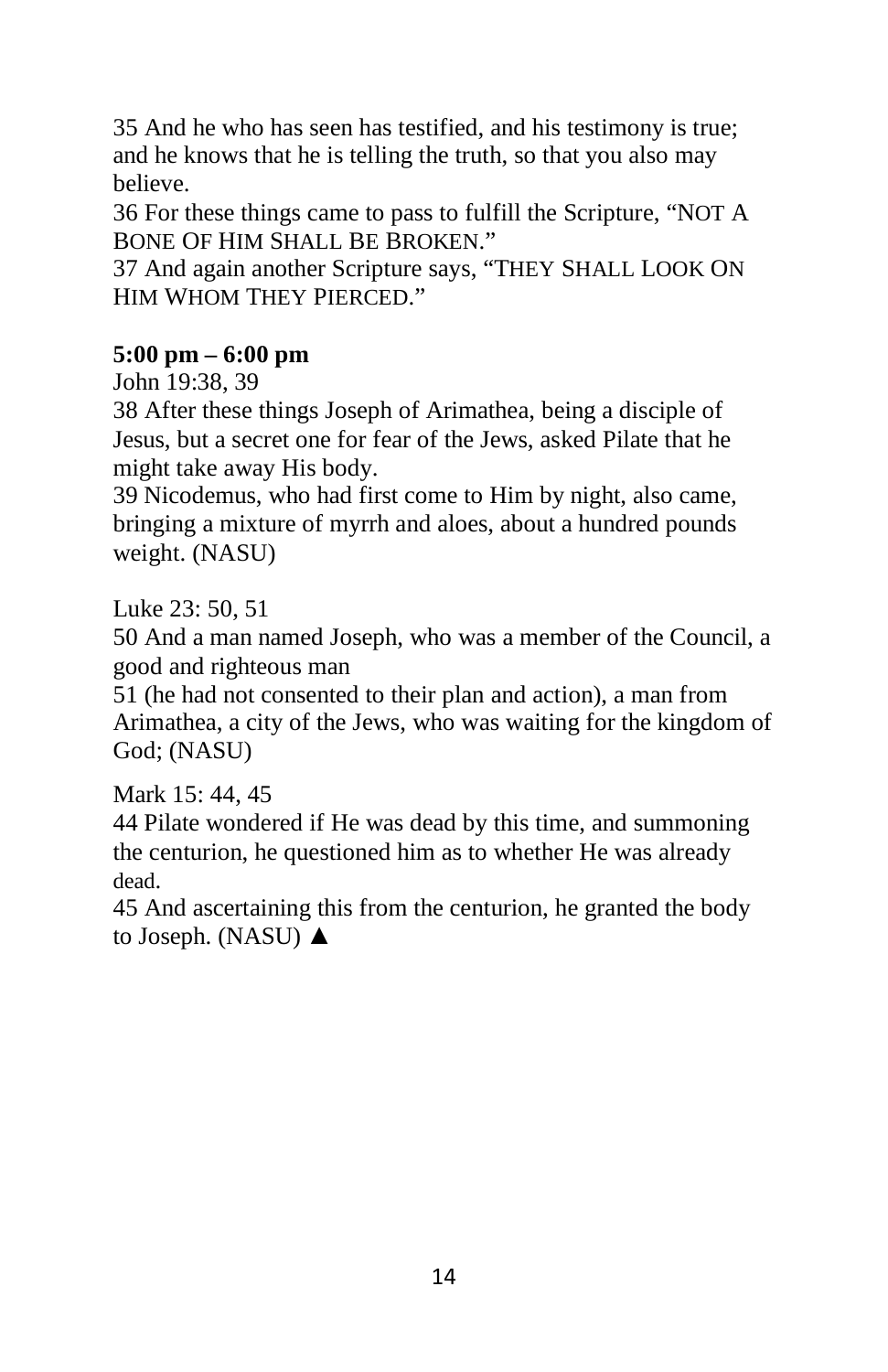#### *The Trial of Jesus Christ by Homer Hamlin*

ach year as we celebrate the Memorial of Jesus' death, we are brought closer to him, especially through the realization of what he suffered during that last day which ended in his death. Nothing that is recorded of his life has such an impact on our appreciation of the magnitude of his suffering and sacrifice on our behalf. E

The basis for this discussion came from a talk that was given at a service club luncheon several years ago, in what was described as a non-religious talk, looking at the legal aspects of the trials of Jesus Christ. Mr. Howard Rankin, a lawyer of Portland, Oregon, who has assured me to feel free to use it as I choose, did the original research. He explained that some years ago he was asked to prepare a talk on the *World's Greatest Trial*, which was identified by the one making this information available to us, and trust that it will prove a blessing in our appreciation of Jesus' suffering on our behalf.

At the conclusion of the celebration of the Passover, probably about April 6, A.D. 33, Jesus instated the Memorial of his death, a ceremony properly celebrated by Bible Students on the anniversary of the date each year. At the conclusion of the partaking of the bread and wine, Jesus and the apostles went out to the garden of Gethsemane. Jesus was already aware that he was to be betrayed by one of his own apostles, Judas, and thus began the *World's Greatest Trial*.

It will help us to understand the trial better if we know something about the characters involved other than Jesus. The most important of the characters was Annas, for he was directly responsible in ordering the death of Jesus. He was considered by some to be the uncrowned king of Judea; he was the wealthiest and most influential man in the entire province. It is believed that he directed Caiaphas to tell the people that it was expedient that one man should die for the people. How right his words, and how terribly evil his motives! (John 18: 14) There is no question that Annas masterminded the proceedings that led to Jesus'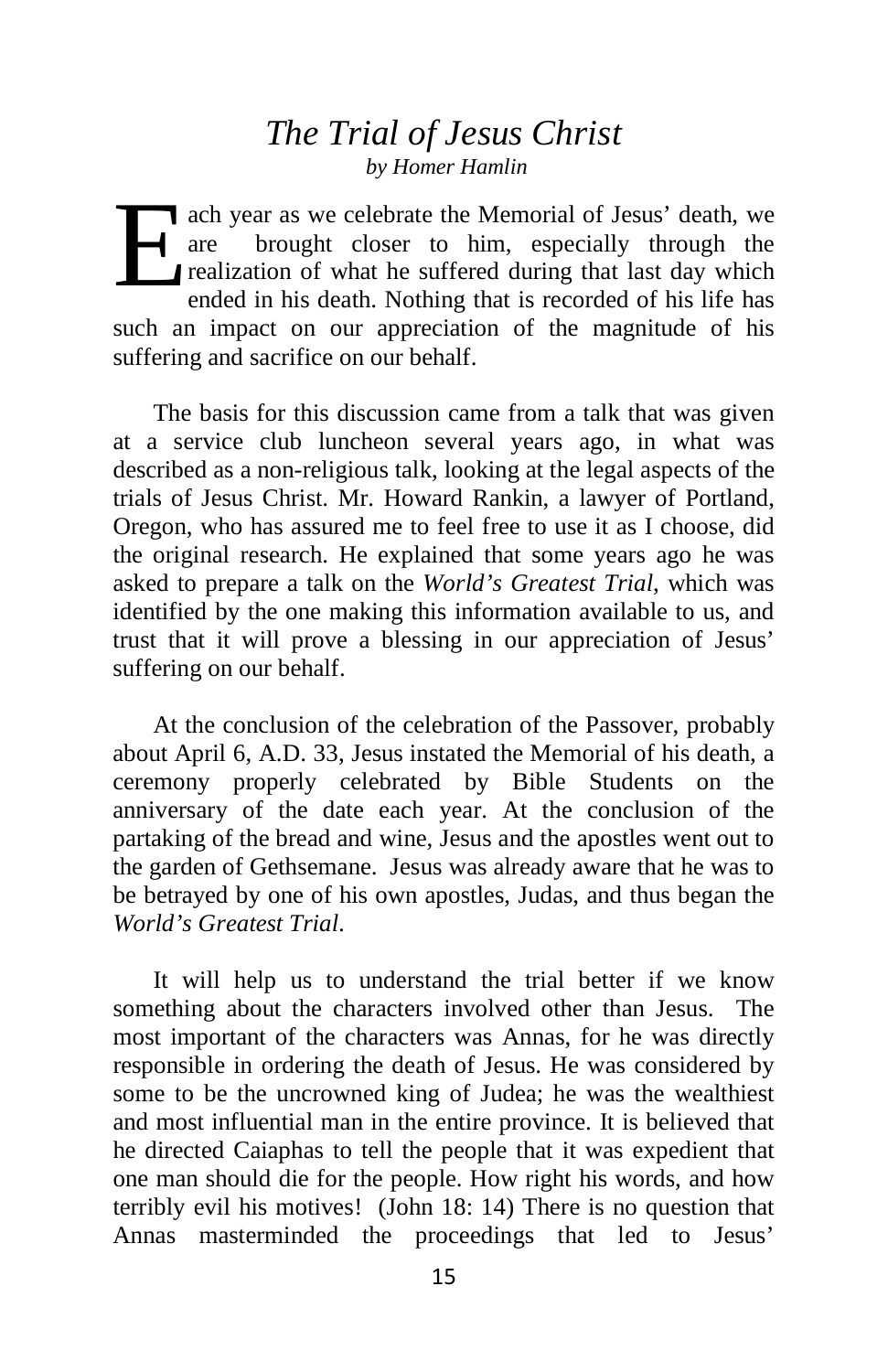crucifixion. Annas had been chief priest for seventeen years and, then, had appointed each of his six sons to the office, and deposed them in succession, finally appointing Caiaphas, his son-in-law. Annas controlled the moneychangers in the temple, probably making a substantial profit. When Jesus drove the moneychangers from the temple, he struck at the very heart of Annas' wealth and power (Mark 11: 15-17), and, in effect, signed his own death warrant.

It is evident that Annas served only his own interests, and had little or no regard for the law. As mentioned above, he was probably the greatest political force in Israel, and the one primarily responsible for the death of Jesus.

The next character in our story is Pontius Pilate who was born in what today is Barcelona, Spain. He probably would have remained an unknown had he not managed to marry Claudia, granddaughter of Caesar. For this conquest, Pilot was elevated to the rank of Roman General, and was given as his first assignment the governorship of Judea. He seems not to have been qualified either morally or intellectually for this responsibility. Soon after his arrival in Judea, he imposed certain rules and regulations and denied certain religious rights, which precipitated riots and insurrections, requiring that the Romans call in troops from other areas.

Another actor in our story who presided over one of Jesus' trials was Herod, probably the grandson of the Herod who slew the infants when Jesus was a young child. Herod was the Vice-Tetrarch of Galilee, and the one who ordered the beheading of John the Baptist. He had indeed desired to meet Jesus and hoped that he would provide entertainment of some kind for his court. Jesus referred to Herod as "that fox", the only personal derogatory remark he ever made.

And finally, there was Barrabas. Being a conquered people was as unpleasant and distasteful to the Judeans in A.D. 33 as it would be to people today. The burning ambition in the hearts and minds of many in that day was to drive the hated Romans from their soil, and to restore the government and political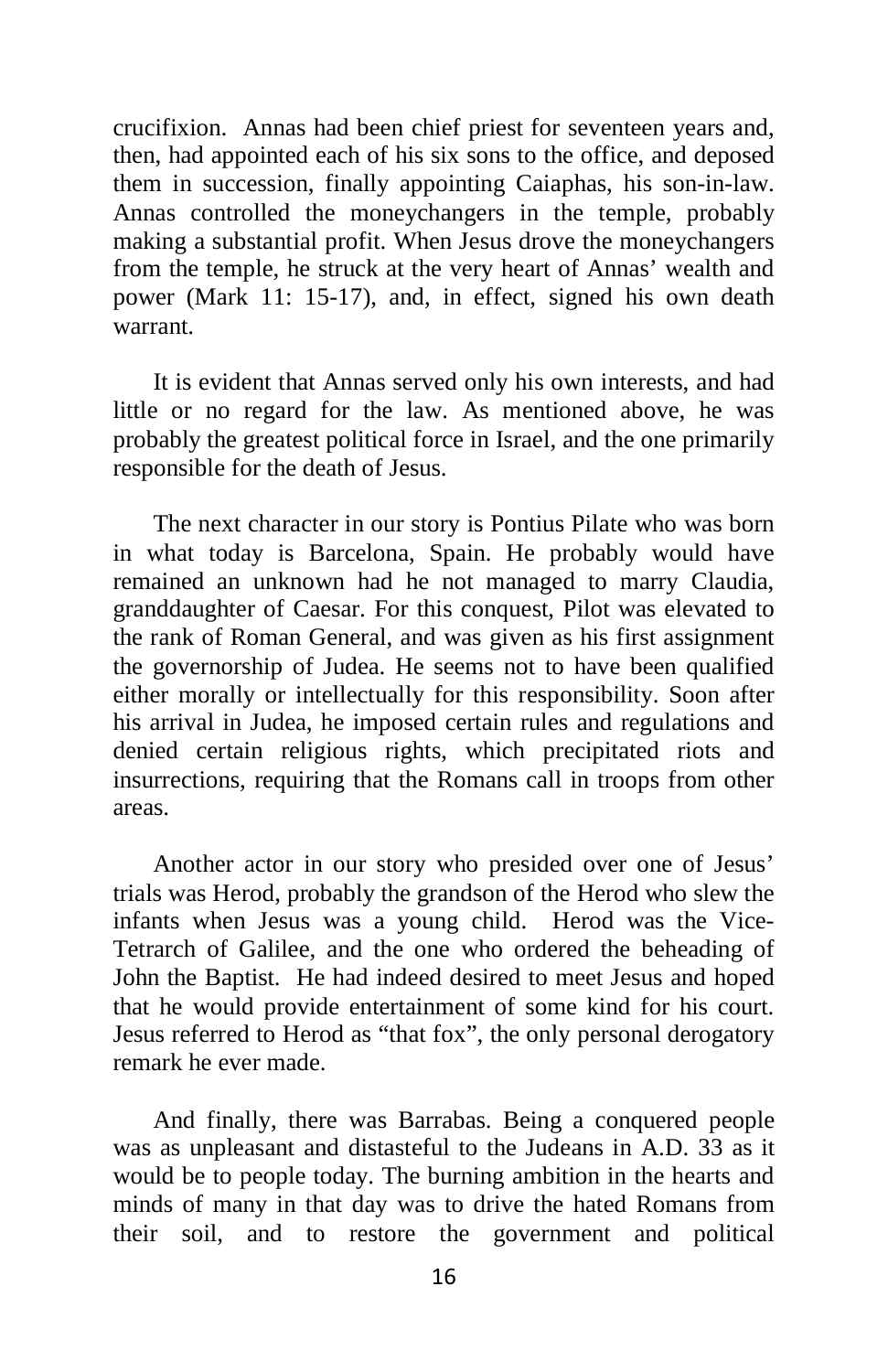independence as a nation. Barrabas was the insurrectionist, revolutionist hero of his day. He was the popular hero who sought to organize sufficient arms and forces to reestablish the kingdom. Even Jesus' own disciples had thought that this was what Jesus would do!

Today we are able to analyze and study the Mosaic Code and the Roman law, Justinian's Code of procedure, as they existed in Jesus' time. By applying the facts as reported in these trials, all of which took place within six hours, we are able to arrive at certain conclusions concerning the legality of these events. We know that numerous errors at law occurred during these trials, and, had Jesus had the right of appeals, almost any one of these would have been sufficient to release him. Sometimes we in America believe that we were there first to become deeply concerned with the rights and liberties of the individual and the need for adequate safeguards for the protection of those rights. But that is not true. The Judeans (Jews) were more deeply concerned about protecting those rights and liberties; then, they established greater safeguards and more elaborate procedures to insure those safeguards than we possess today. We must remember that a son of Abraham must under no circumstances be put to death unjustly or wrongly.

#### **Mark 14: 43-46 recounts the betrayal and arrest of Jesus.**

**Here was the first of the errors of the law.** Jesus was arrested upon the information furnished by an accomplice, a cocriminal. Under their Mosaic Code, the one who himself was a co-criminal or conspirator, was not considered a credible witness; therefore, his word was insufficient legally to justify the arrest of another. Nevertheless, Jesus was arrested upon the information of an accomplice, his disciple, Judas Iscariot.

He was arrested at about the hour of midnight, in the garden, as the soldiers and the multitude sent by the high pries bore swords, staves and torches. The Mosaic Code prohibited the arrest of one accused of a capital crime, in which his life might be in forfeit, after the hour of sunset and before the hour of sunrise. Their belief was that one, who was taken away from his family, friends, and neighbors during the hours of darkness, might in some manner be denied his legal rights, that adequate safeguards might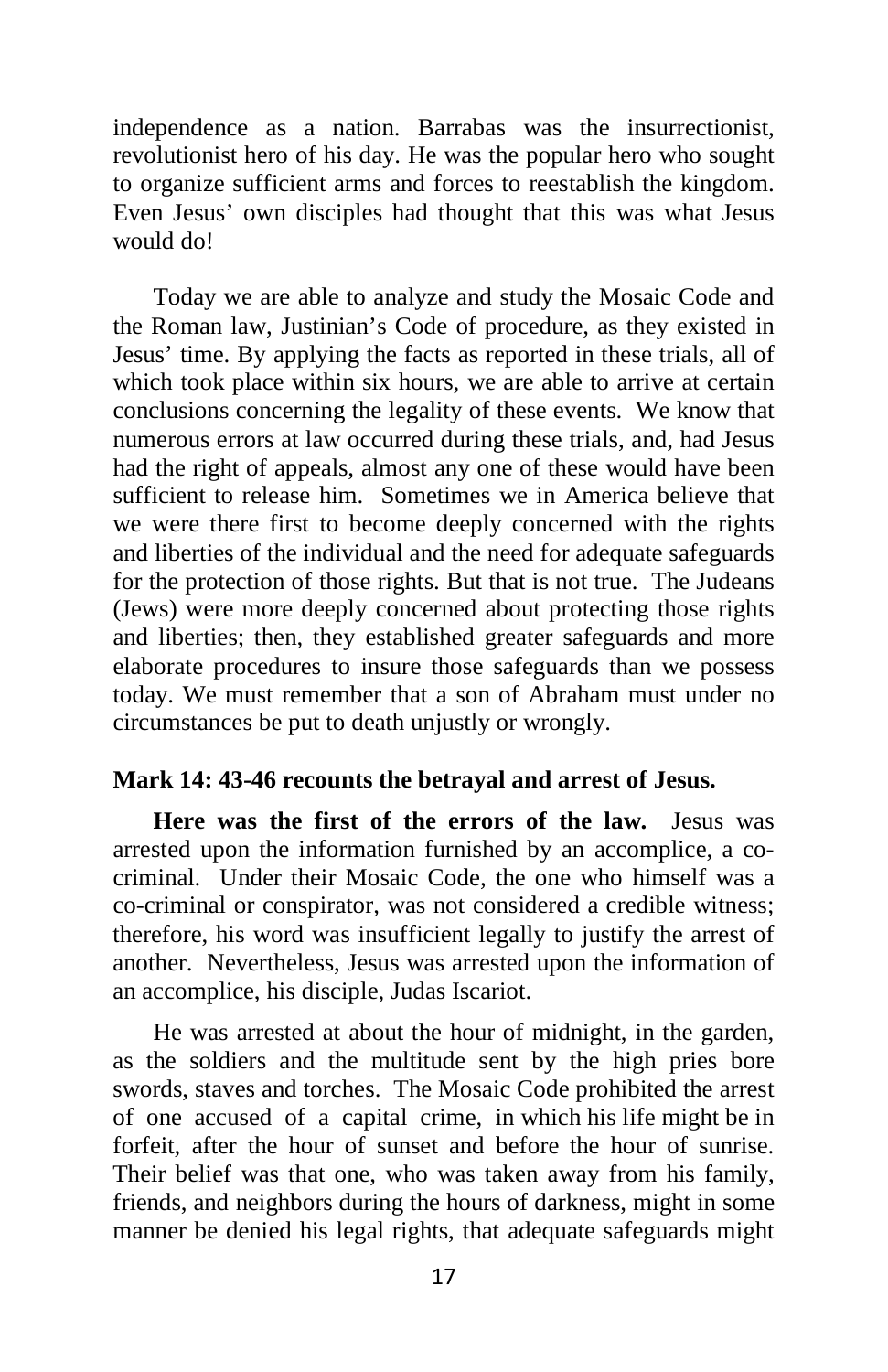not be undertaken to insure that he was justly arrested. Yet Jesus was arrested during the hours of darkness – the middle of the night.

#### **John 18: 12, 13 is the account of the second error of Jesus' trial.**

Annas, father-in-law to the high priest of that year, Caiaphas, **had no authority or legal right or standing whatsoever to try, or even interrogate Jesus**. He was not then an officer of the court, and the Mosaic Code did not provide for a one-man court anyway, the smallest number being three, and then, finally, seventy-three. They believed that a one-man court was insufficient to try a man for a crime, for one judge might be partial and might not adequately protect the rights of the accused.

It appears from the proceedings before Annas that Jesus, this son of a carpenter, this uneducated person, knew his legal rights. How he acquired this knowledge is a mystery to those who do not know the truth. (John 7: 15, "And the Jews marveled, saying, how knoweth this man letters having never learned?") Jesus knew that he did not have to testify against himself, and that they must bring forth two or three witnesses to prove their case (Deuteronomy 19: 15). He knew that as long as he taught openly in the temple, in the synagogues, and in the fields, he had done nothing wrong, for he never taught secretly. He knew that they must prove their case against him according to the law, but they failed to do so.

#### **John 18: 19-24 relates how Jesus was sent to Caiaphas and interrogated regarding his disciples and his doctrine.**

Jesus had refused to answer Annas, and was then sent bound to Caiaphas who was the high priest that year, and evidently the chairman of the Greater Sanhedrin, which he had convened shortly following the hour of midnight. Under the Mosaic Code, the Greater Sanhedrin could not be convened during the hours between sunset and sunrise, for the Judeans believed that the judges could not intelligently, alertly, and accurately hear the testimony against a man accused of a capital crime during the hours of darkness, but only during daylight. Yet they tried Jesus shortly after midnight.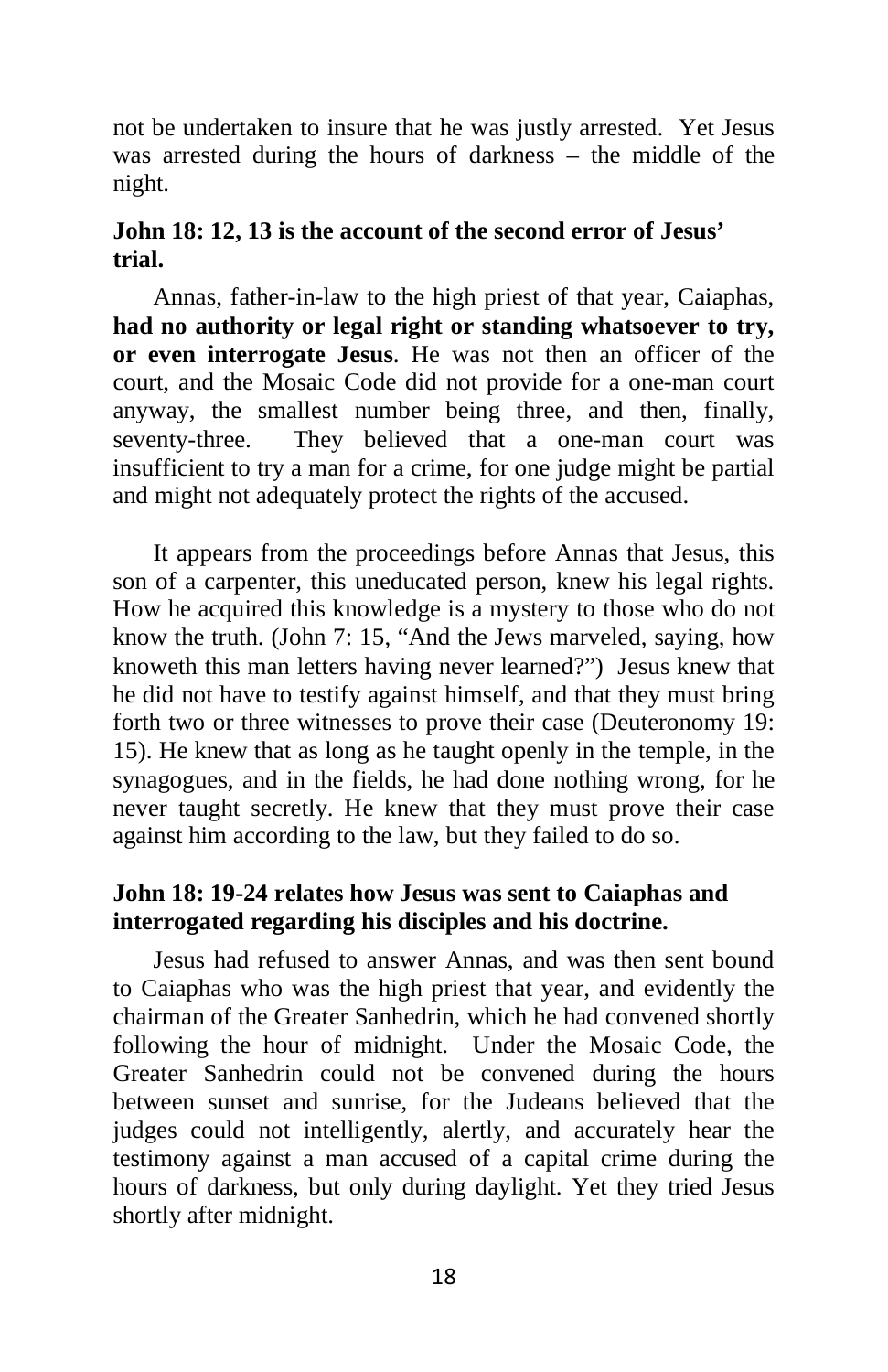**Matthew 26: 57-61 gives the account of Jesus' questioning before Caiaphas and the Sanhedrin; the effort to find false witnesses resulting in only two charging him with the claim that he would destroy and rebuild in three days the temple; and then, the adjuring by Caiaphas as to whether he was the Christ, the son of the Blessed.**

In the proceedings before the Sanhedrin, there was no prosecutor or district attorney, as we know him today. The charge was made and proved by the complaining witnesses themselves, and the members of the court were denied the right to actively interrogate or prosecute the accused. Jesus was first accused of the crime of sedition, in seeking some manner on which to tear down or destroy the Hebrew religion. The two witnesses accused Jesus of saying that he would tear down the Temple of God and rebuild it in three days. We know from John 2: 21, "But he spake of the temple of his **body**." However, they believed that he intended to destroy the Temple of Jerusalem and rebuild it again in three days. It had taken them more than forty years to build the temple. Since there were only two witnesses, and they were not in complete agreement, Caiaphas realized that he would lose this particular charge, so he took charge of the prosecution, contrary to the code.

Finding that he was not going to be able to establish the charge of sedition, Caiaphas changed the charge in the middle of the trial, a proceeding that would not be permitted today. He changed the charge to blasphemy. This was a crime in which the accused allegedly claims unto himself a speck of divinity – either that he is divine, or that he is the Son of God. [In John 8: 41 the religious rulers claimed "we have one Father, even God." It is strange that they could claim God as their Father and convicted the Son of God for admitting the truth of his Sonship.]

Jesus declined to answer the charges of Caiaphas, which he was legally permitted to do until Caiaphas pulled a major stroke when he said to Jesus, "I **adjure** you" (Matthew 26: 63). This is the only case of adjuration mentioned in the Bible, I believe. It was a very solemn and seldom-used Hebrew oath, going beyond our present-day oaths, "So help me God". For in addition to requiring the one to whom it is directed to answer truthfully, it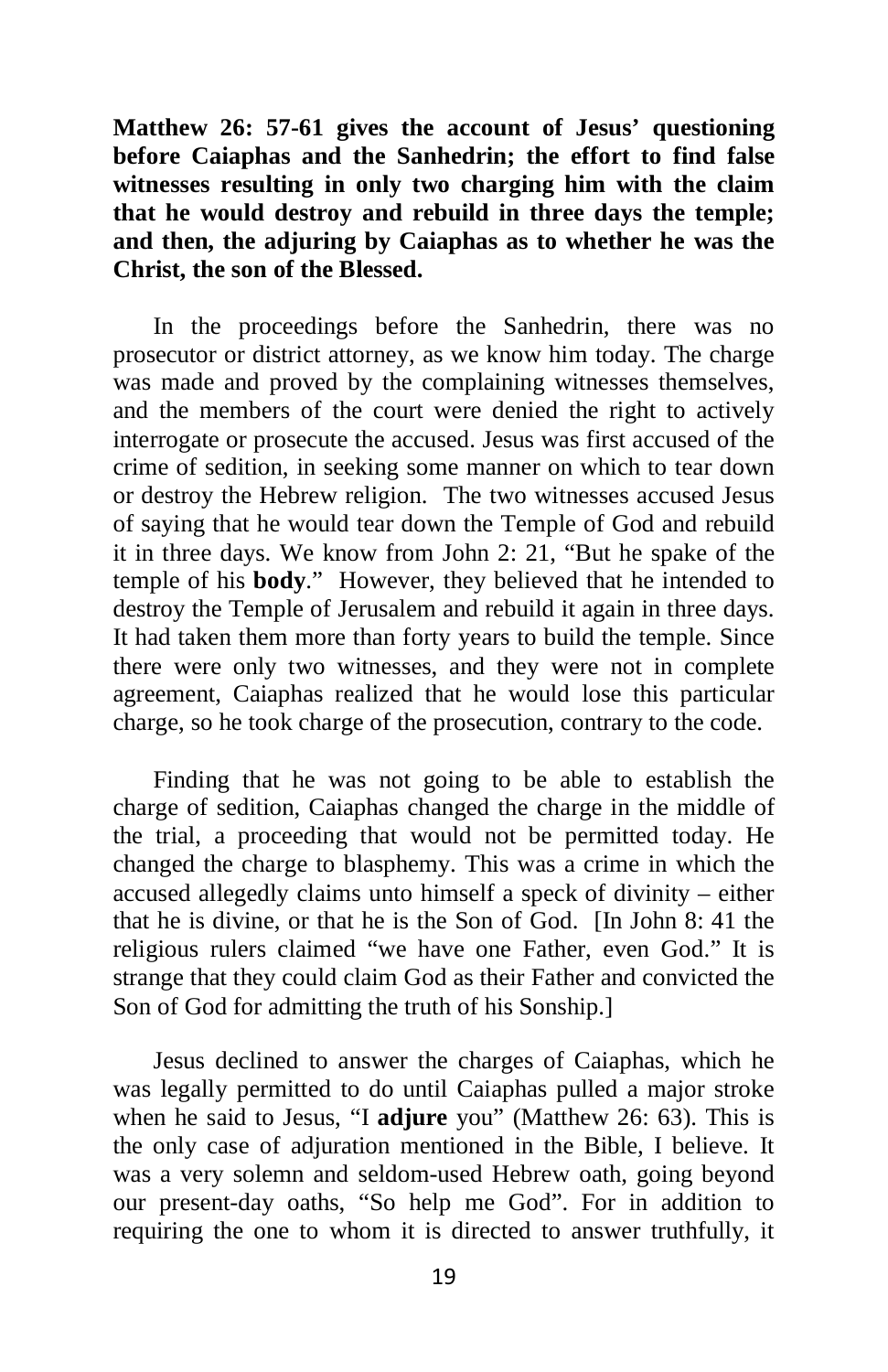also compels him to answer. In today's language, Jesus could not take the Fifth Amendment. Jesus recognized the solemnity of this oath, and when he was asked, "I adjure you by the living God, that thou tell us whether thou be the Christ, the Son of God," (RSV) "Jesus saith unto him, 'Thou hast said: nevertheless I say unto you, Hereafter shall ye see the Son of Man sitting on the right hand of power, and coming in the clouds of heaven'" (Matthew 26: 63, 64 KJV). With this testimony from Jesus, that he indeed was the Christ, the son of the living God, Caiaphas closed the testimony and asked for an immediate vote after literally condemning Jesus before even a vote was taken (verse 65). This was a gross violation of their law.

Under the Mosaic Code, at the conclusion of the testimony of a capital crime, the judges were directed, in the language of the Code, to retire to their homes and there to eat light foods and drink light wines and sleep well for two days and two nights, and then, to return and to hear again the testimony against the accused and then, and only then, to vote.

Caiaphas also asked for a simultaneous, or voice vote, which was another flagrant violation of their law. The Code expressly provided that the vote should be cast one at a time, beginning with the youngest member and then ascending in seniority until the oldest and most mature had voted, since only in this manner would the vote of the junior member not be influenced by that of the elder and more wise.

They all voted that Jesus was guilty. Under the Mosaic Code, a unanimous verdict of guilty was a verdict of acquittal. The seeming paradox is explained by the belief of the Judeans that unless the accused had secured the sympathy and belief in his innocence by at least one member of the court he had been denied a fair trial. To us, it might suggest that a unanimous verdict would raise the possibility of a purely emotional decision, possibility indicating the "mob psychology". But in their Code, a guilty verdict must be one less than all, and more than half. They **all** voted guilty.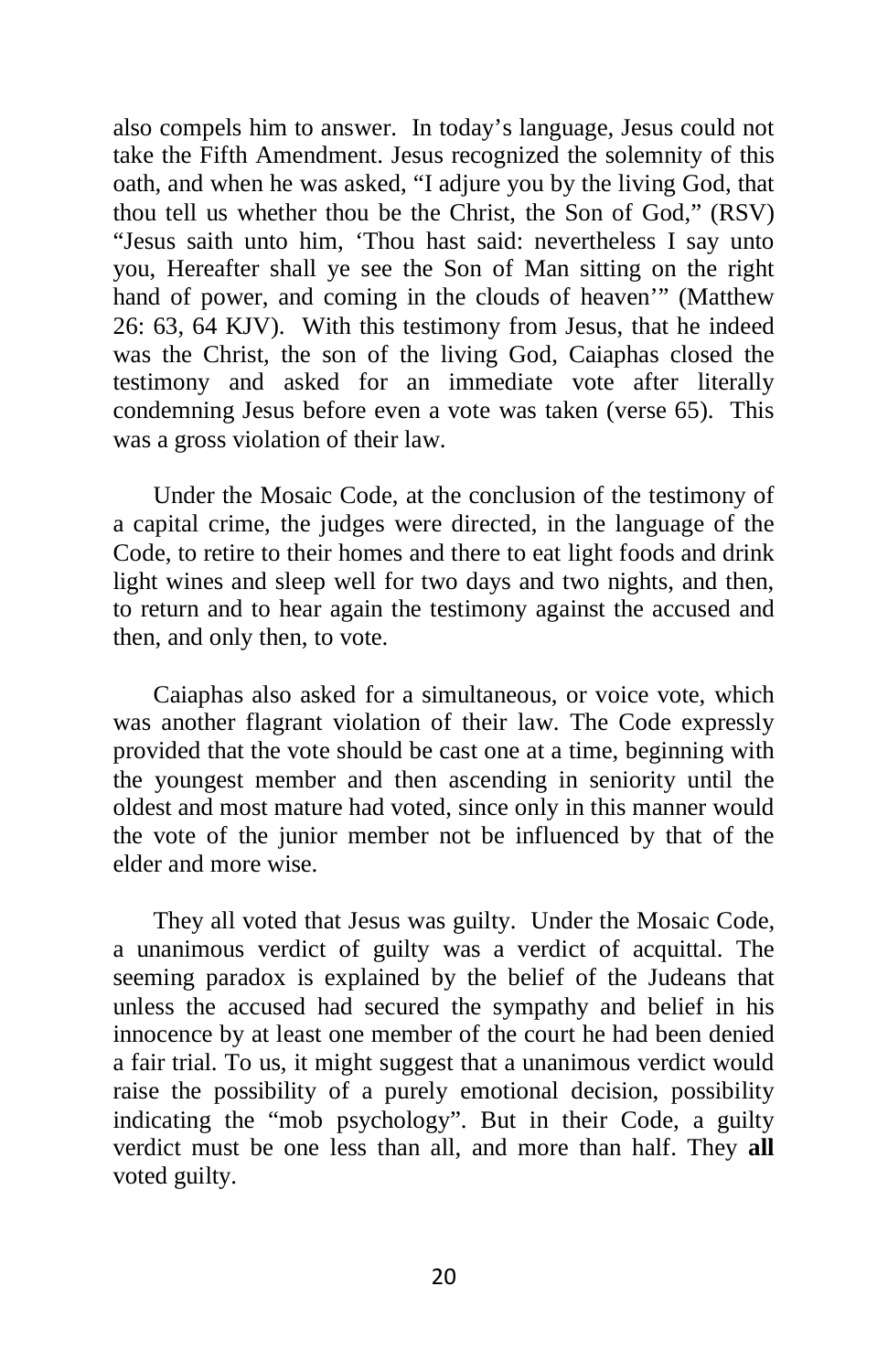As previously mentioned, it was not lawful for the Jews to put anyone to death (John 18: 31). However, they took Jesus to Pilate who was then in Jerusalem. It seems clear that Pilate understood and followed each of the four steps of Justinian's Code of Criminal Procedure – accusation, interrogation, defense, and verdict – for he first said as he came out of the palace, "What accusation do you bring against this man? And they answered, and said unto Pilate, 'If he were not a malefactor, we would not have delivered him up unto thee.' Then said Pilate unto them, 'Take him, and judge him according to your law.' The Jews therefore said unto him, 'It is not lawful for us to put any man to death.'" Upon hearing the accusation of the Jews, Pilate took Jesus into the palace and followed the second step, that of interrogation, and examination. John 18: 28-38 records this part of the trial. He asked Jesus, "Are you the King of the Jews?" Jesus then entered a defense, the third step, being one of justification. He said, "My kingdom is not of this world; if my Kingdom were of this world, then would my servants fight, that I should not be delivered to the Jews: but now is my Kingdom not from hence." Being satisfied with that defense, and the obvious fallacy of the charges, Pilate returned his verdict to the Jews; "I find in him no fault at all."

In the meantime, the chief priests, the Scribes, the Pharisees, and the soldiers were stirring up the multitude to demand the crucifixion of Jesus. Pilate sought in some way to avoid this responsibility, and when they said "He stirreth up the people, teaching throughout all Jewry, beginning from Galilee to this place" (Luke 23: 5), Pilate seized upon this information as a possible solution. If he were a Galilean, he belonged to Herod's jurisdiction, so Pilate had Jesus sent to Herod. This would be called to day "a change of venue on the judge's own motion". Jesus would not answer Herod's questions, so they mocked him arrayed him in a gorgeous robe, and sent him back to Pilate. (Luke 23: 11)

For the second time, Pilate took Jesus into the palace and said, "Whence art thou? But Jesus did not answer" (John 19: 9-11). Pilate asked why Jesus did not answer, knowing that he had the power to release Jesus or to crucify him. To this, Jesus replied that Pilate only had power from God, and that those who had delivered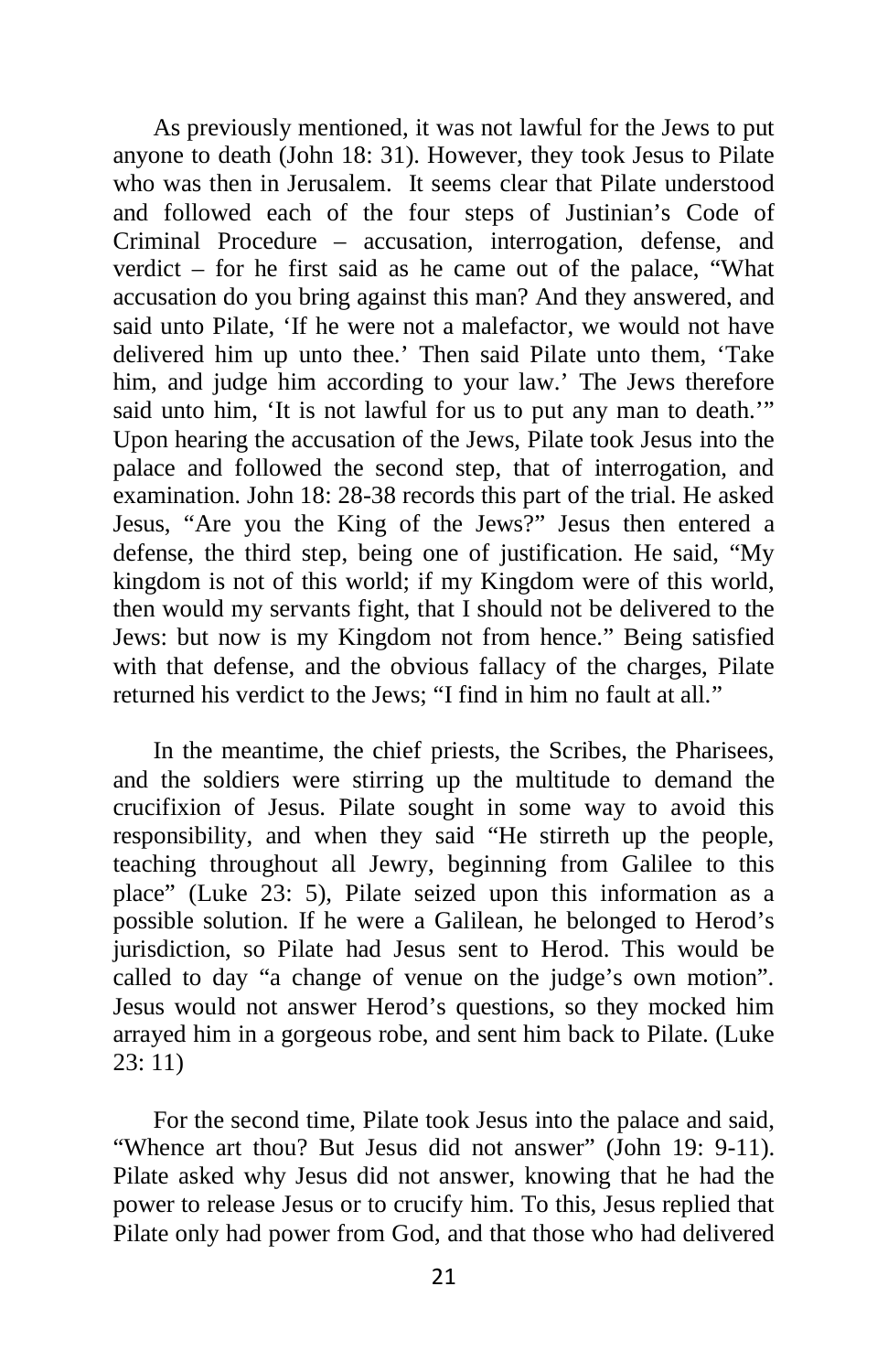him had the greater sin. Then Pilate again went to the crowd and said; "I find no fault with this man. The crowd cried out, 'Crucify him; crucify him,' And Pilate replied, 'But why? Why? What crime has he done?'"

Pilate, knowing the innocence of Jesus, made one more effort to release him, as he recalled that it was the custom at the beginning of the Feast of the Passover for the governor to release for the crowd any one prisoner then held captive. When Pilate asked them whether he should release Jesus or Barrabas, the chief priests and elders persuaded the people to demand Barrabas and to crucify Jesus (Matthew 27: 20-22). Since Pilate could find no guilt in Jesus, he demanded (verse 23) of the priests a reason for their charges. When Caiaphas saw that there might be a release of Jesus, he played his masterstroke – he changed the alleged crime from a Jewish crime to a Roman crime! One that Pilate would find almost impossible to resist, that of treason – treason against Caesar, for any man who makes himself a king sets himself against Caesar. Probably Pilate reasoned that if he were to do nothing about someone who claimed to be king, and Caesar heard of this, it would go hard for him and Jesus had acknowledged that he was a king. Nevertheless, Pilate tried once more to release Jesus by saying to them, "… shall I crucify your King? The chief priests answered, 'We have no king but Caesar'" (John 19: 15).

And, so, realizing the innocence of Jesus, but the impossibility of resisting the priests, Pilate washed his hands of the matter, and delivered Jesus to be crucified.

Let us review for a moment the trials, suffering, and the mental anguish that Jesus bore through the awful hours of that last night of his life on earth. First, Jesus was betrayed by one of his twelve apostles, Judas; then, he was arrested as a common criminal; next he was denied by another apostle, Peter; then, illegally charged by Annas and Caiaphas; then, illegally condemned by an illegal vote; sent off to the Roman, Pilate, charged only with a Jewish crime, then, sent off to Herod where he was mocked, insulted, beaten, and crowned with thorns; then, returned to Pilate who found no fault in him. Then the Jews, realizing that they had no case, turned the case into a Roman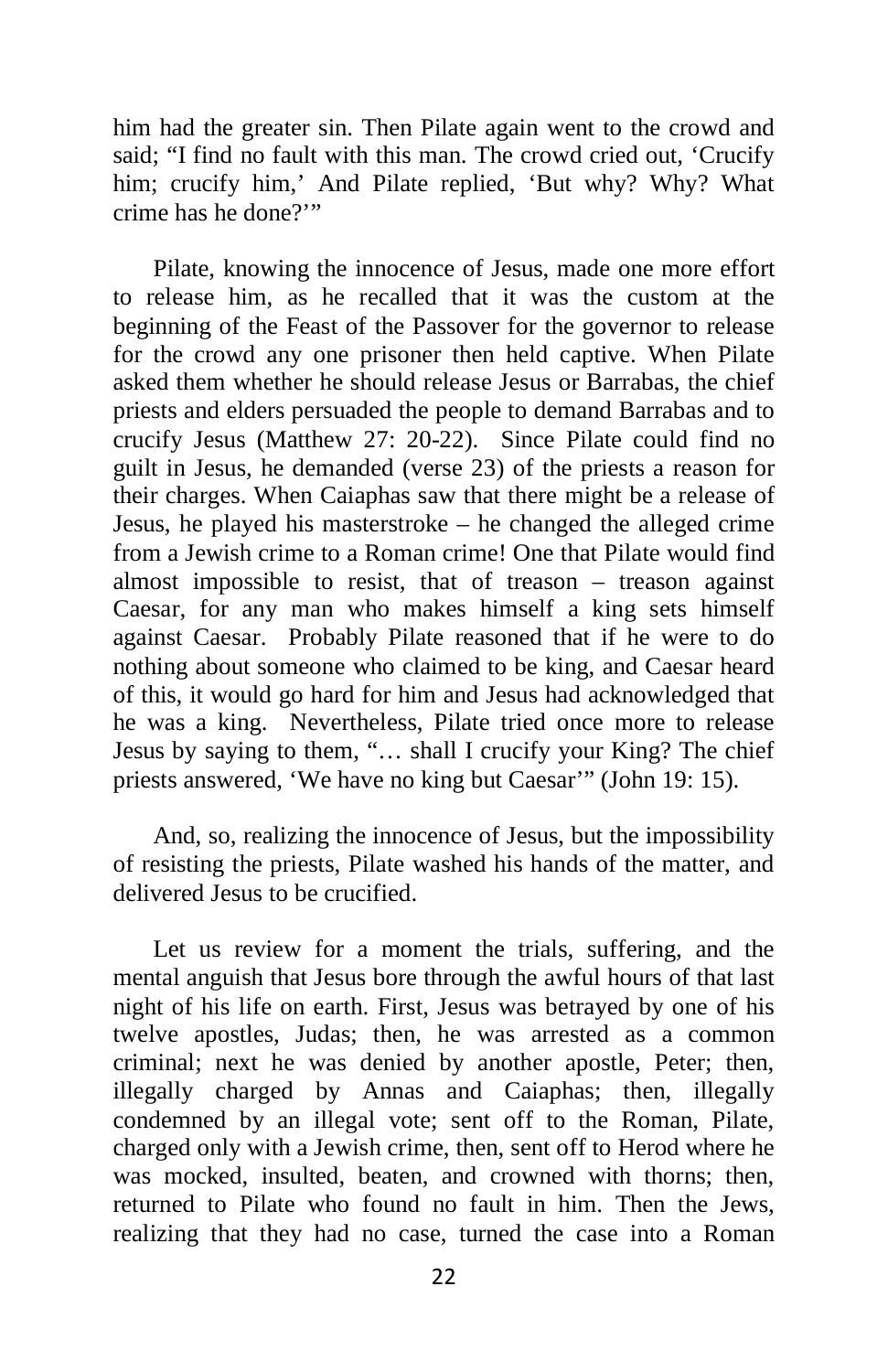charge of treason, using Jesus' admission that he was King of the Jews as evidence of treason against Caesar, adding a terrible insult, "We know no king but Caesar", and requesting the release of Barrabas, the murderer, instead of Jesus.

Then followed the degrading procession in which Jesus was required to carry his own cross until he could no longer bear the burden. Then came the painful and degrading crucifixion along with two common criminals. In spite of the pain and anguish, Jesus instructed John to take care of his mother, Mary, even as he suffered on the cross.

Yes, the suffering of Jesus on our behalf, and for the whole of the human race, is still so vivid even after 1950 years, that we can shed tears of love and sympathy for this greatest gift ever given in this vast universe – and further, the greatest and most precious of all gifts that will ever be given!

But there on the crude cross, pierced with nails and wounded in his side, Jesus' death was not the end but the beginning: his death as the Ransom for all to be testified in due time was the crowning glory of the fulfillment of the law, the perfect man's life sacrificed for Adam's forfeited perfect life, far beyond the highest expectations of any Jew of Jesus' time. Thus the Scripture, "For as in Adam all die, even so in Christ shall all be made alive" (I Corinthians 15: 22), becomes a vital and guaranteed promise, since Jesus has accomplished His Divine purpose, assuring the blessing of all the families of the earth.  $\triangle$ 

\*\*\*\*\*\*\*\*\*\*\*\*\*\*\*\*\*\*\*\*\*\*\*\*\*\*\*\*\*\*\*\*\*\*\*\*\*\*\*\*

*For there is one God, and there is one mediator between God and men, the man Christ Jesus, who gave himself as a ransom for all, the testimony to which was borne at the proper time.* 1 Timothy 2: 5, 6

\*\*\*\*\*\*\*\*\*\*\*\*\*\*\*\*\*\*\*\*\*\*\*\*\*\*\*\*\*\*\*\*\*\*\*\*\*\*\*\*\*\*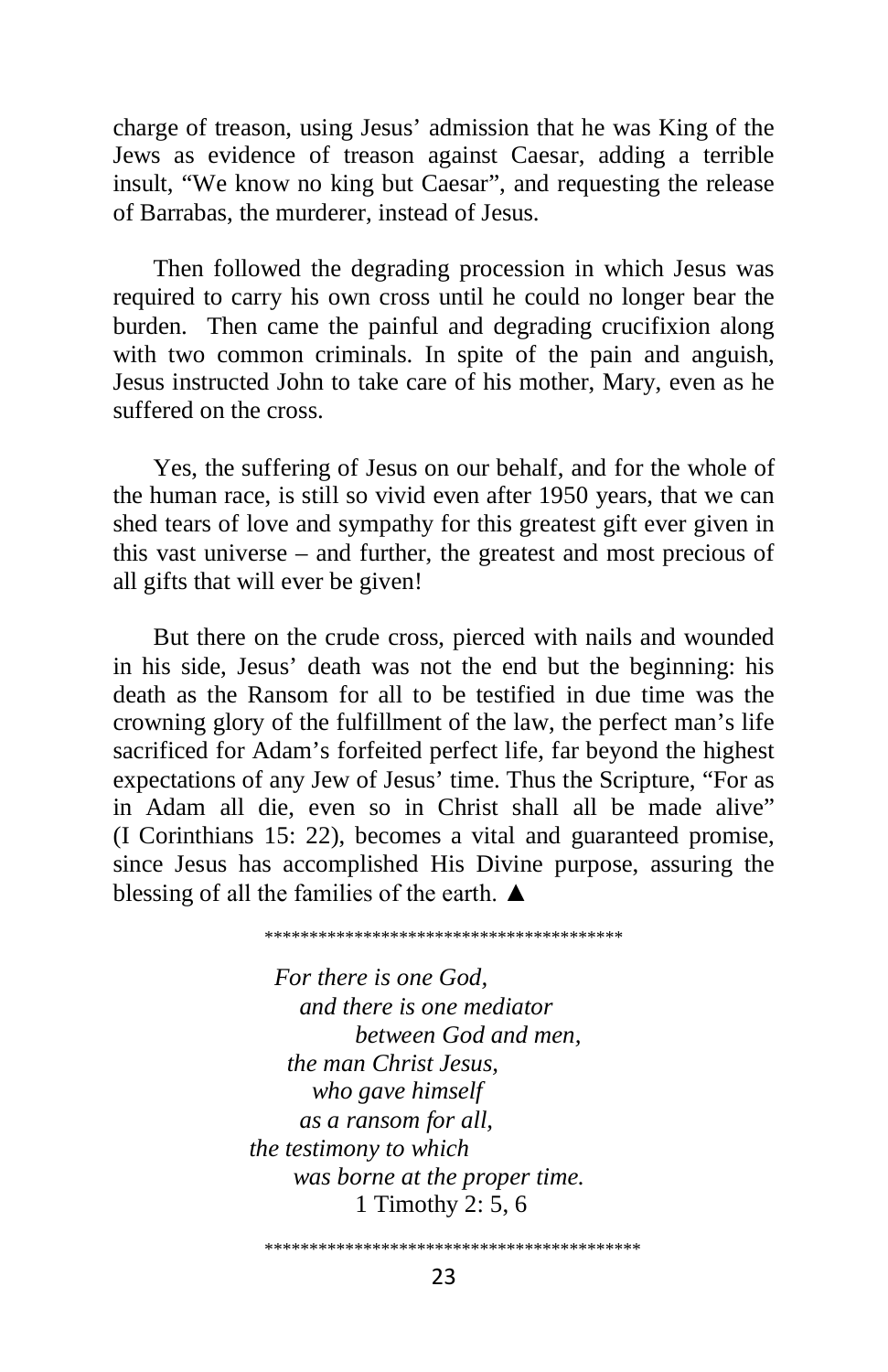# *Isaiah 53*

1 Who has believed what we have heard? And to whom has the arm of the LORD been revealed? 2 For he grew up before him like a young plant, and like a root out of dry ground; he had no form or comeliness that we should look at him, and no beauty that we should desire him. 3 He was despised and rejected by men; a man of sorrows and acquainted with grief and as one from whom men hide their face he was despised, and we esteemed him not. 4 Surely he has borne our griefs and carried our sorrows; yet we esteemed him stricken, smitten of God, and afflicted. 5 But He was wounded for our transgressions, he was bruised for our iniquities; upon him was the chastisement that made us whole, and with his stripes we are healed. 6 All we like sheep have gone astray, we have turned every one to his own way; and the LORD has laid on him the iniquity of us all. 7 He was oppressed, and he was afflicted, Yet he opened not his mouth; Like a lamb that is led to the slaughter, and like a sheep that before its shearers is dumb, so He did not open His mouth. 8 By oppression and judgment he was taken away; and as for his generation, who considered that he was cut off out of the land of the living, stricken for the transgression of my people? 9 And they made his grave with the wicked and with a rich man in his death, although he had done no violence, and there was no deceit in his mouth. 10 Yet it was the will of the LORD to bruise him; he has put him to grief; when he makes himself an offering for sin, he shall see his offspring, he shall prolong his days; the will of the LORD shall prosper in his hand; 24